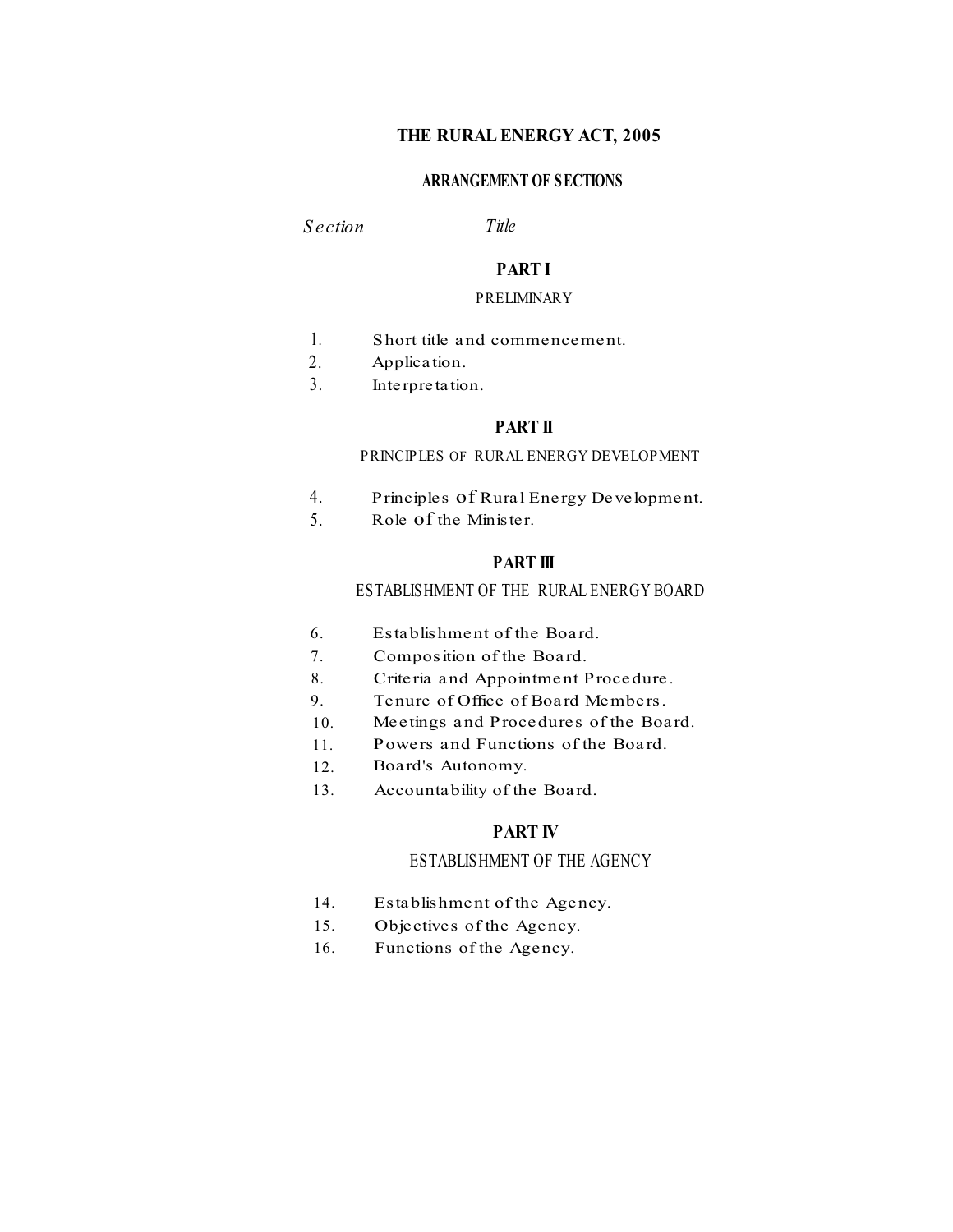## **PART V**

## ESTABLISHMENT OF THE RURAL ENERGY FUND

- 17. Establishment of the Fund.
- 18. Mandate of the Fund.
- 19. Funding Sources.
- 20. Special Purpose Fund.
- 21. Management of the Fund.
- 22. Use of the Fund.
- 23. Trust Agent.
- 24. Annual accounts.
- 25. Appointment of Director General, Officers and Staff.
- 26. Functions of the Director General.
- 27. Reports.
- 28. immunities.

**SCHEDULES**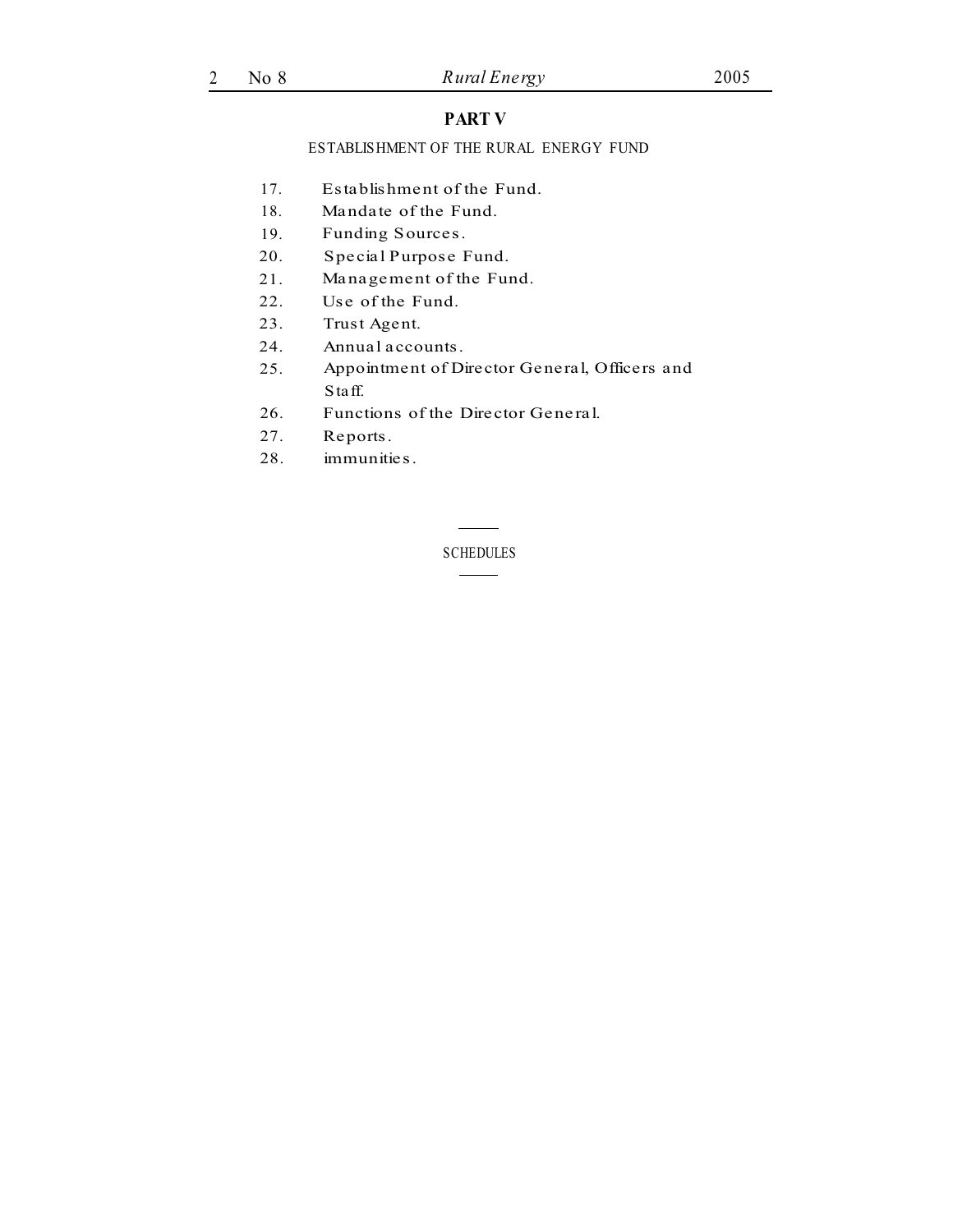2005  $3<sup>1</sup>$ No. 8 Rural Energy THE UNITED REPUBLIC OF TANZANIA



No. 8 or 2005

Benjamin W. Mhapa

President<br> $\int_0^{p_1}$  June, 2005.

An Act to establish the Rural Energy Board, Fund and Agency to be responsible for promotion of improved access to modern energy services in the rural areas of Mainland Tanzania and through a Fund within the Agency Board to provide for grants and subsidies to developers of rural energy projects and for related and consequential matters

ENACTED by the Parliament of the United Republic of Tanzania.

PART I PRELIMINARY PROVISIONS

This Act may be cited as the Rural Energy Act, 2005 and 1. shall come into operation on such date as the Minister may, by notice published in the Gazette, appoint.

Short title and commencoment

2. This Act shall apply to Mainland Tanzania only.

tion Interpretation

Applica-

3. In this Act unless the context otherwise requires-

"Agency" means the Rural Energy Agency established under Section 14 of this Act;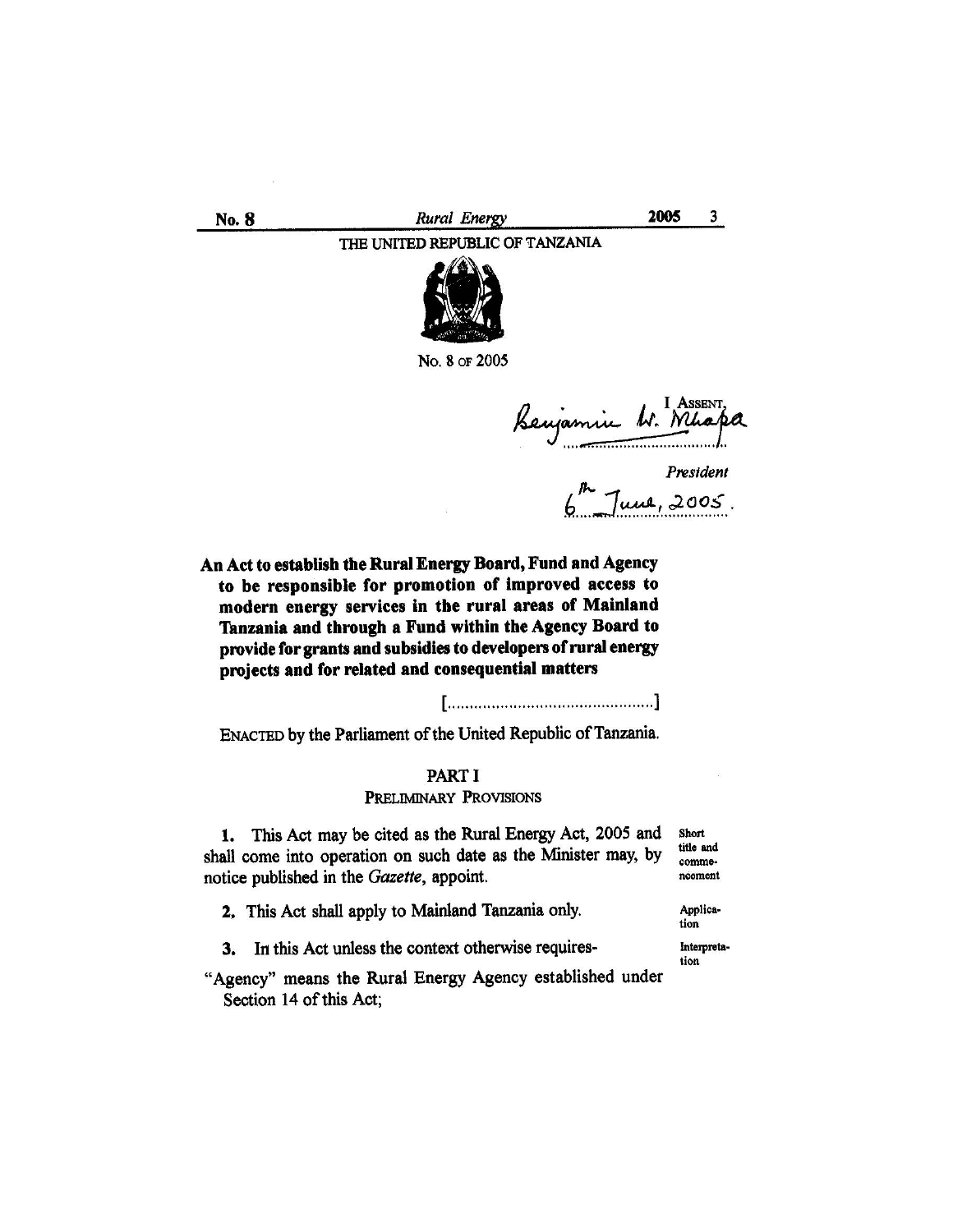| $\overline{4}$       | No. 8 | Rural Energy                                                                                                                                                                                                                                                         | 2005 |
|----------------------|-------|----------------------------------------------------------------------------------------------------------------------------------------------------------------------------------------------------------------------------------------------------------------------|------|
|                      |       | "Annual Report" means the report on the operations of the Agency<br>and Fund submitted by the Director General to the Board on an<br>annual basis, and, once approved by the Board, submitted to the<br>Minister;                                                    |      |
|                      |       | "Board" means the Board of Directors established under Section 6                                                                                                                                                                                                     |      |
|                      |       | of this Act;<br>"capital subsidy" means financial support given to developers to                                                                                                                                                                                     |      |
|                      |       | reduce costs of capital investments;<br>"Development Partner" means governments, national and<br>international, bilateral and multilateral institutions and<br>organisations, contributing to Tanzanian's Development;                                               |      |
|                      |       | "Developer" means a developer of, or an investor in, or an operator<br>of a project, that shall be in the form of a private or public entity,<br>a co-operative, or a local community organisation;<br>"Director General" means the Director General appointed under |      |
|                      |       | the provisions of Section 25(I) of this Act to be the chief                                                                                                                                                                                                          |      |
|                      |       | executive officer of the Agency;<br>"EWURA" means the Energy and Water Utility Regulatory                                                                                                                                                                            |      |
| Act No. 9<br>of 2001 |       | Authority established under the Energy and Water Utilities<br>Regulatory Authority Act, 2001;                                                                                                                                                                        |      |
|                      |       | "Fund" means the Rural Energy Fund established under Section<br>17 of this Act and includes financial resources set aside for rural                                                                                                                                  |      |
|                      |       | energy development;<br>"Grant contract" means a contract between the Board and a qualified<br>developer for the provision of a grant;                                                                                                                                |      |
|                      |       | "Grant payments" means the set of payments as shall be stipulated<br>in a Grant contract;                                                                                                                                                                            |      |
|                      |       | "Grant" means an award of money by the Fund to a qualified<br>developer for the purpose of developing and implementing a<br>project;                                                                                                                                 |      |
|                      |       | "Member" means a member of the Board and includes the                                                                                                                                                                                                                |      |
|                      |       | Chairman;<br>"Minister for Finance" means the Minister for the time being                                                                                                                                                                                            |      |
|                      |       | responsible for finance;<br>"Minister" means the Minister for the time being responsible for<br>energy;                                                                                                                                                              |      |
|                      |       | "Modern energy" means energy that is based on petroleum,<br>electricity or any other energy forms that have commercialized<br>market channels, a higher heating or energy content value than                                                                         |      |
|                      |       |                                                                                                                                                                                                                                                                      |      |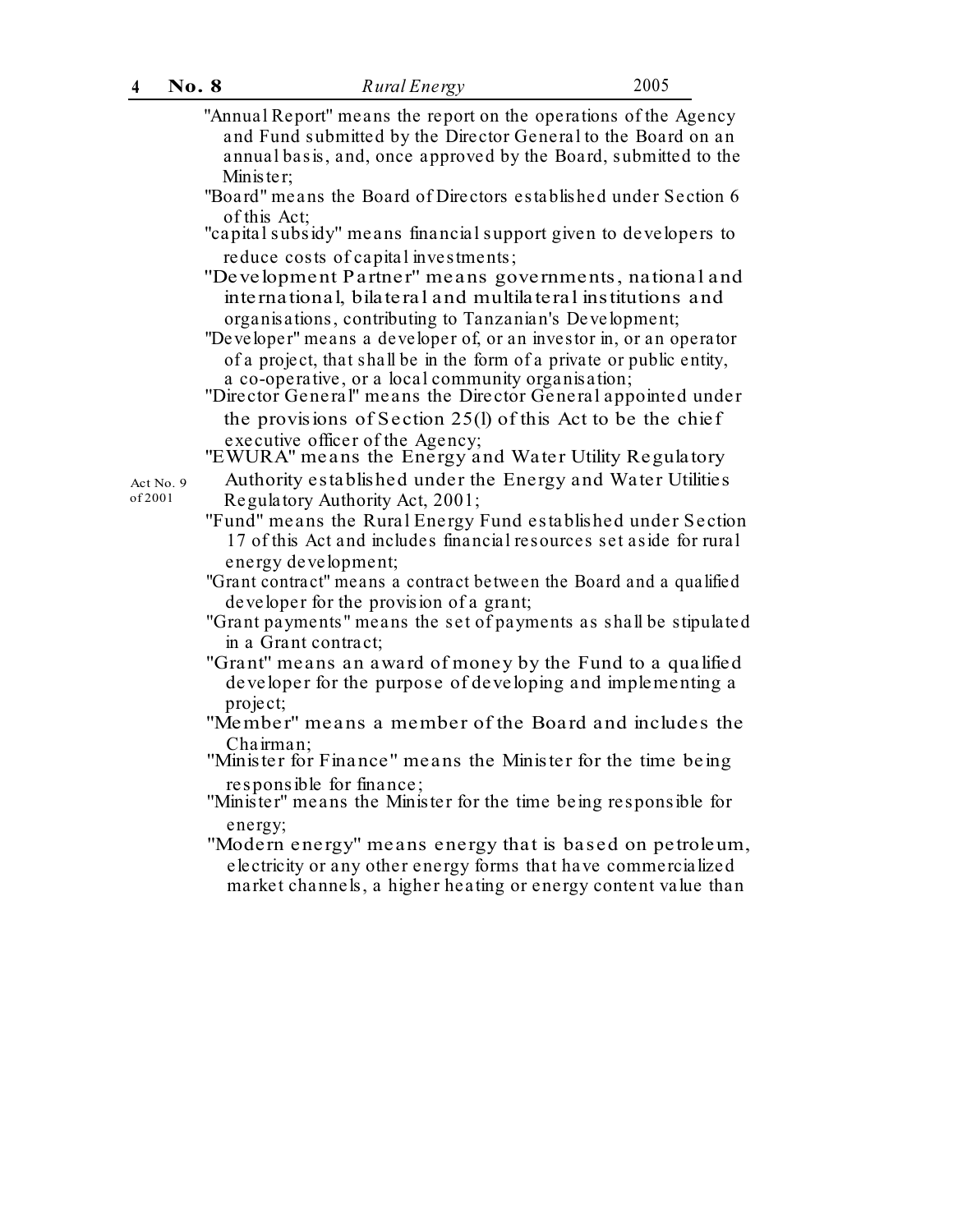- traditional biomass fuel, and that which may be easily transported stored and utilized;
- ''Priority Projects'' means projects that are prioritised for development by the Agency in its work plans, as approved by the Board;
- "Project" means the activities and investments associated with the provision of modern energy services in a locality in a rural area of Mainland Tanzania;
- "Qualified developer" means a developer that satisfies the criteria for qualification as established by the Board;

''Rural area'' means an area outside an urban authority;

- ''Special Purpose Fund'' means a fund established as a funding instrument under the Fund by special agreement between the Minister and Development Partners;
- ''Trust Agent'' means the agent appointed tinder the provisions of Section 23 of this Act.

#### **PART II**

## PRINCIPLES OF RURAL ENERGY DEVELOPMENT

4. The principles of Rural Energy Development shall be as Principles follows that-

of Rural Energy<br>Develop-

- (a) modern energy supply to rural areas promotes growth in  $\frac{D_e}{m_{\text{ent}}}$ economic production and productivity as well as social welfare;
- (b) sustainable development shall be achieved when modem energy services in rural areas are promoted, facilitated and supported through private and community initiative and involvement;
- (c) the role of Government in rural energy service provision is that of a facilitator of activities and investments made by private and community entities;
- (d) the fulfilment of Government's role shall be best managed through an institution that is independent of, but accountable to, the central organs of Government;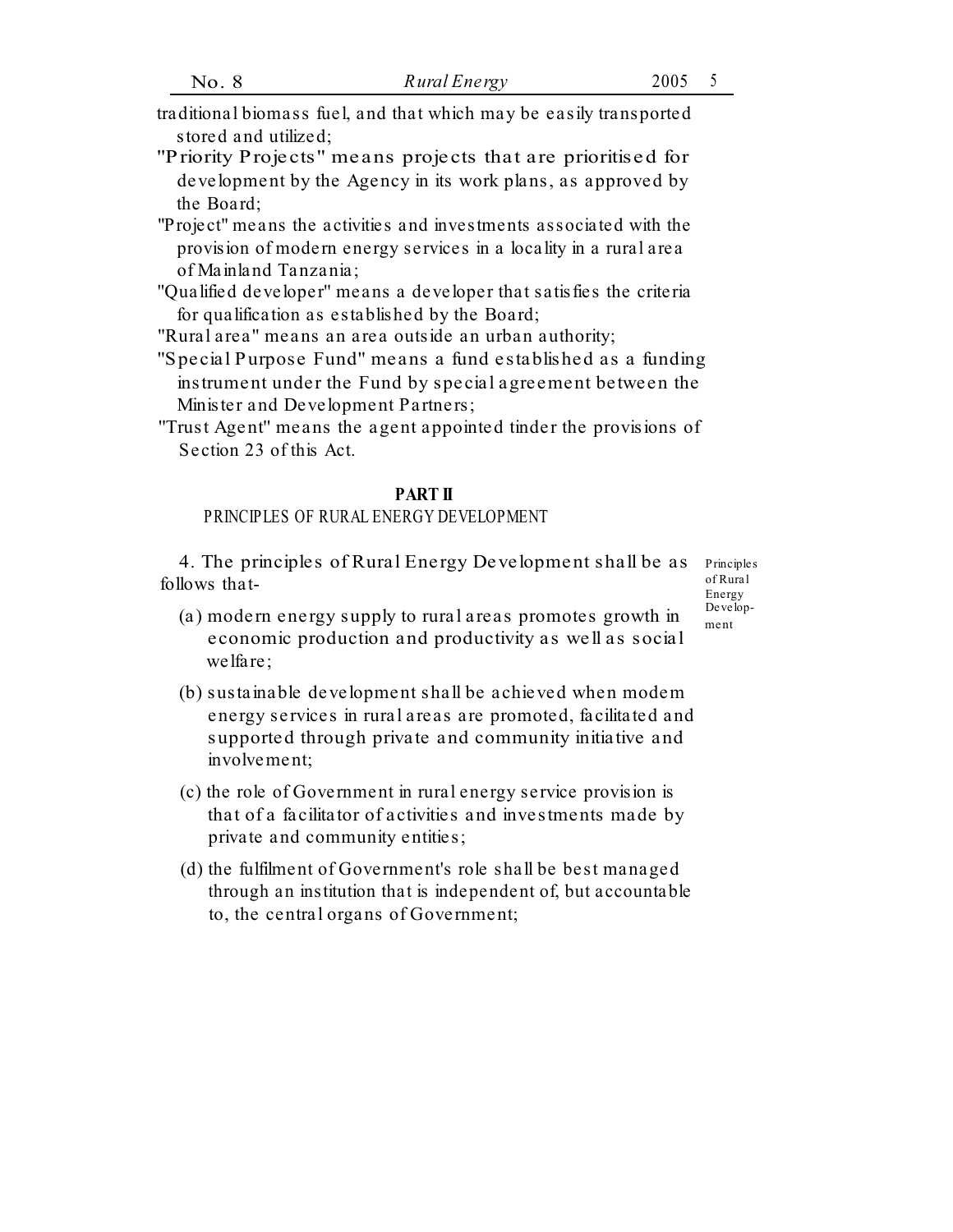| 6                                         | No. 8 | Rural Energy                                                                                                                                                                                                                                                                                                                               | 2005 |
|-------------------------------------------|-------|--------------------------------------------------------------------------------------------------------------------------------------------------------------------------------------------------------------------------------------------------------------------------------------------------------------------------------------------|------|
|                                           |       | (e) the public institution designed to facilitate rural energy service<br>provision shall have a small core administrative capacity,<br>and shall rely on the technical and financial capacity of<br>qualified private sector entities; and                                                                                                |      |
|                                           |       | (f) facilitation of rural energy service provision shall take the<br>form of financial support for the capital costs of investments,<br>technical assistance to project preparation, training and other<br>forms of capacity building.                                                                                                     |      |
| Role of the<br>Minister                   |       | 5.-(1) Subject to other relevant written laws of the United<br>Republic, the duties of the Minister shall be:                                                                                                                                                                                                                              |      |
|                                           |       | (a) to determine and ensure the formulation, co-ordination and<br>application of the national energy policy as relates to rural<br>Mainland Tanzania;                                                                                                                                                                                      |      |
|                                           |       | (b) to appoint the Board in accordance with this Act; and                                                                                                                                                                                                                                                                                  |      |
|                                           |       | (c) to provide guidance of a policy nature to the Board.                                                                                                                                                                                                                                                                                   |      |
|                                           |       | (2) The Minister may, in consultation with the Minister of<br>Finance, execute agreements for the purpose of providing resources<br>to the Fund as provided for in sections 19 and 20 of this Act.                                                                                                                                         |      |
|                                           |       | (3) The Minister may amend the First and Second Schedules to<br>this Act on the basis of recommendations made to him by the Board.                                                                                                                                                                                                         |      |
|                                           |       | (4) The Minister may make regulations for the carrying into<br>effect the objects of this Act and for any matter or thing which by<br>this Act is to be or may be provided for by regulations.                                                                                                                                             |      |
|                                           |       | <b>PARTIII</b><br>ESTABLISHMENT OF THE RURAL ENERGY BOARD                                                                                                                                                                                                                                                                                  |      |
| The<br>establish-<br>ment of<br>the Board |       | 6.-(1) There is hereby established a Board to be known as the<br>Rural Energy Board whose objective shall be to promote rural socio-<br>economic development by facilitating extended access to modem<br>energy services for the productive economic uses, health and<br>education, clean water, civil security and domestic applications. |      |
|                                           |       |                                                                                                                                                                                                                                                                                                                                            |      |
|                                           |       |                                                                                                                                                                                                                                                                                                                                            |      |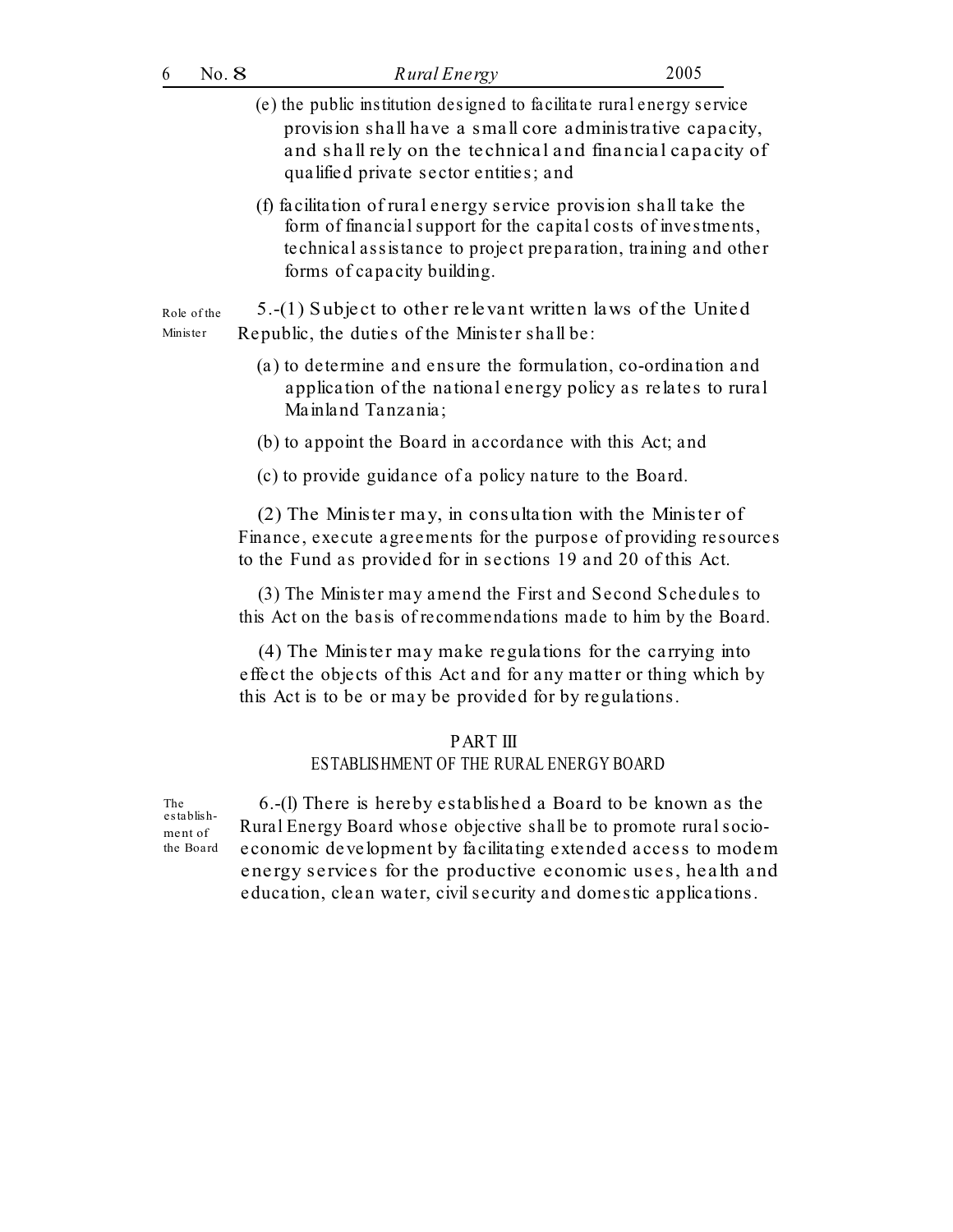|                                                          | (2) The Board shall strive to achieve the objective stipulated<br>in subsection (1) above by:-                                                                                                                                                                                      |                      |  |
|----------------------------------------------------------|-------------------------------------------------------------------------------------------------------------------------------------------------------------------------------------------------------------------------------------------------------------------------------------|----------------------|--|
|                                                          | (a) supporting the provision of modem energy services through<br>projects that are developed by private, public entities,<br>co-operatives and local community organisations;                                                                                                       |                      |  |
|                                                          | (b) facilitating the provision of technical assistance to qualified<br>developers that contributes to the provision of modem energy<br>services in rural areas;                                                                                                                     |                      |  |
|                                                          | (c) allocating grants in an efficient and competitive manner, to<br>subsidize the capital costs of projects, taking into<br>consideration a project's social and economic benefits,<br>regional equity in the allocation of funding resources, and<br>the project's sustainability. |                      |  |
| 7.-(I) The Board shall consist of the following members- |                                                                                                                                                                                                                                                                                     |                      |  |
|                                                          | (a) a representative from the Ministry responsible for energy;                                                                                                                                                                                                                      | tion of the<br>Board |  |
|                                                          | (b) a representative from the Ministry of Finance;                                                                                                                                                                                                                                  |                      |  |
|                                                          | (c) a representative from the Ministry responsible for regional                                                                                                                                                                                                                     |                      |  |

- administration and local government;
- (d) a representative of the Private Sector;
- (e) a representative of the Tanzanian Bankers' Association;
- (f) a representative of a civic society;
- (g) a representative of the Development Partners;
- (h) a representative of consumers.
- (2) There shall be no alternate members,

(3) A member appointed under subsection (1)(g) shall have no voting power.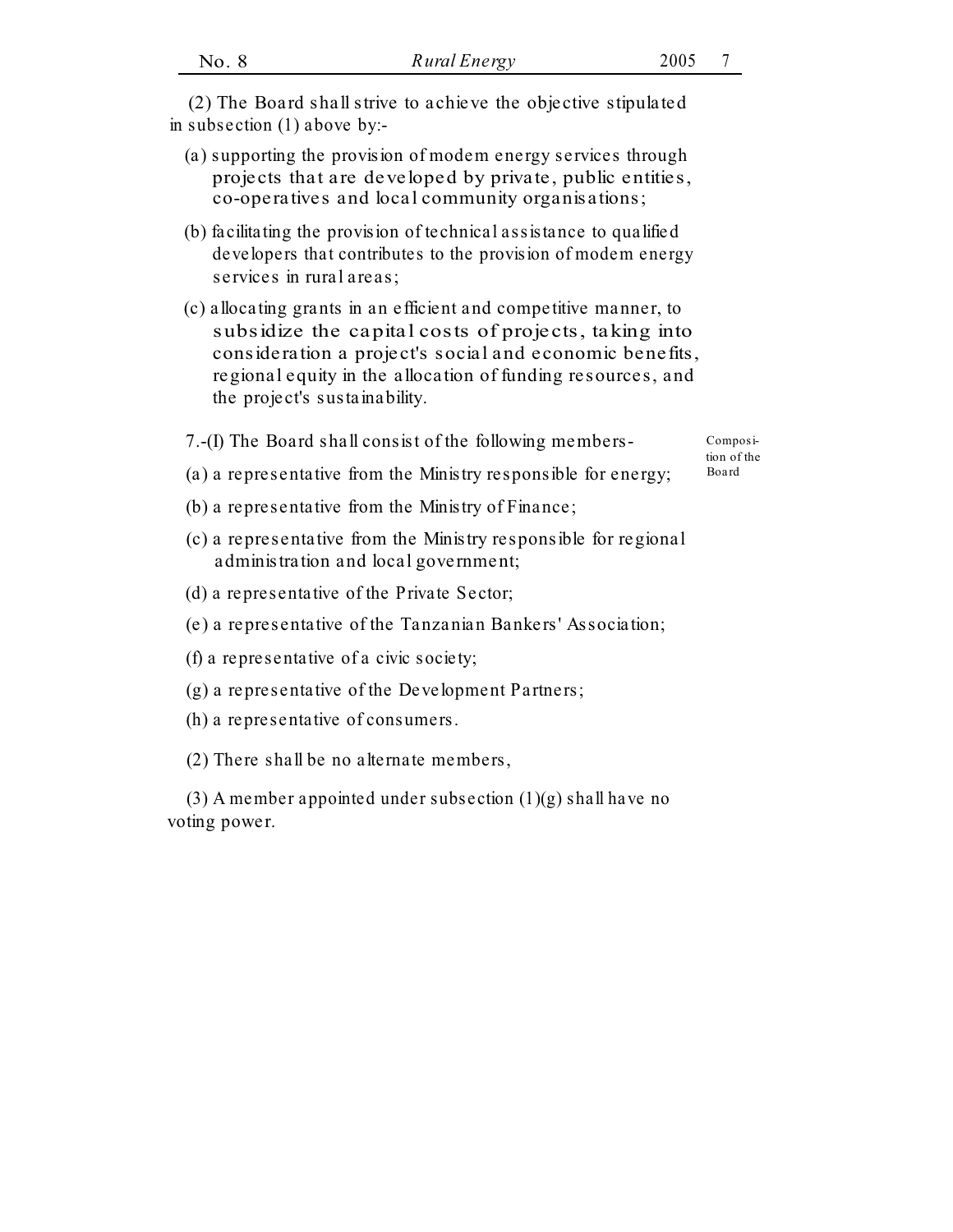# <sup>8</sup> No. 8 *Rural Energy* <sup>2005</sup>

and Procedure

Criteria 8.-(1) Members of the Board shall-

- Appoint- (a) have a strong interest in making the activities of the Board  $successful:$ 
	- (b) be able to mobilise institutional and public support for the activities of the Board and Fund and have competence in rural development issues;
	- (c) have autonomy from institutional or corporate influence; and
	- (d) not have financial interests in any project supported by the Board.

(2) The procedure for appointment of members of the Board shall provide that-

- (a) the Minister shall invite recognized organizations and participants in the private and civic sectors to nominate their respective representative and the Minister shall select one each of the nominees to be the private and respectively civic sectors representative;
- (b) the Development Partners representative shall be appointed from amongst the Development Partners active in the energy sector in Mainland Tanzania; and
- (c) the Minister shall invite recognised organisations in civil society with an interest in consumer protection to nominate the consumer representative on the Board, and the Minister shall select one such nominee to be the consumer representative.

(3) The Chairman of the Board shall be appointed by the Minister after receiving recommendations from the Board.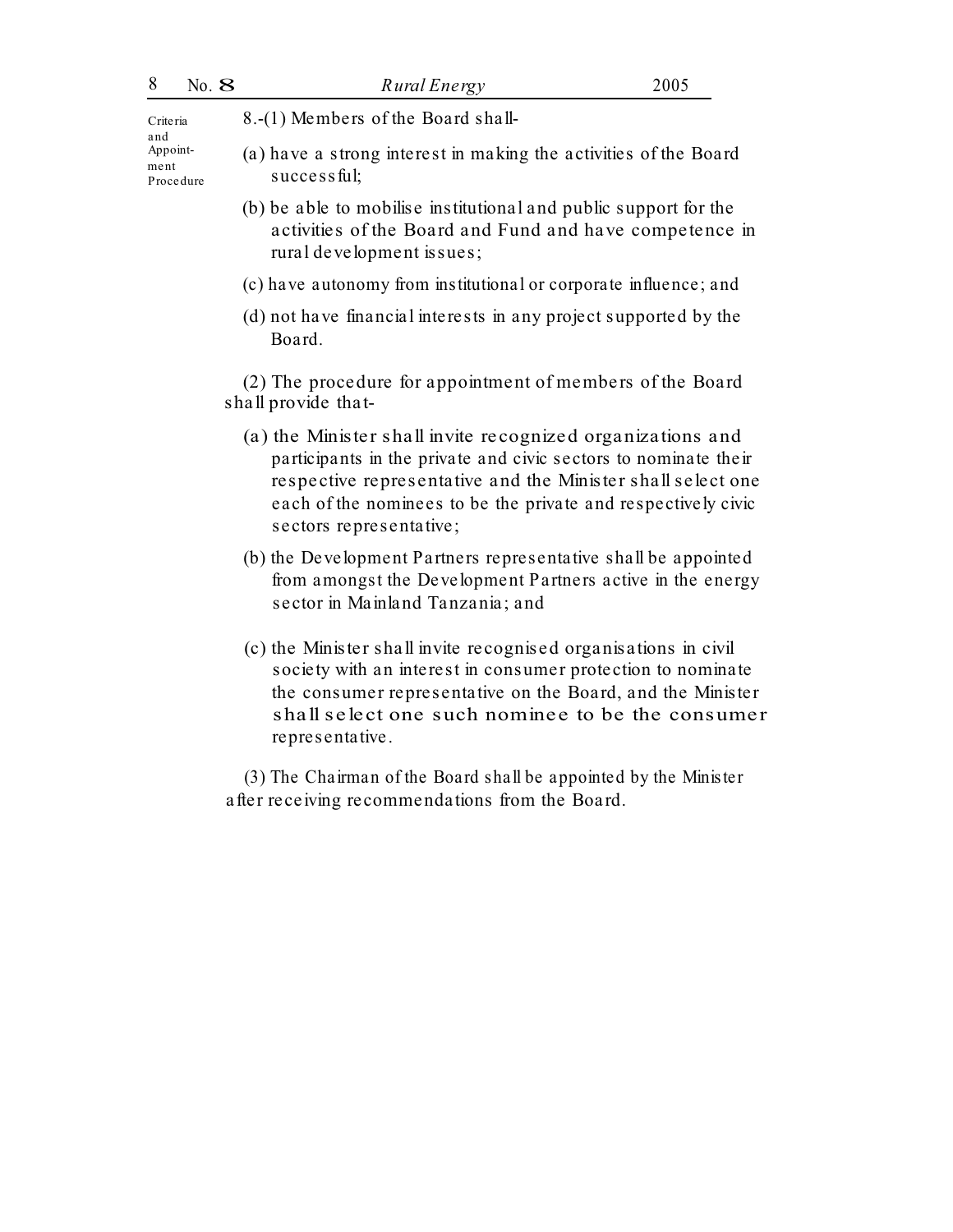| No. 8                                                                                                                                                                           | Rural Energy                                                                                                                                                                                      | 2005             | 9                                         |
|---------------------------------------------------------------------------------------------------------------------------------------------------------------------------------|---------------------------------------------------------------------------------------------------------------------------------------------------------------------------------------------------|------------------|-------------------------------------------|
| 9. -(1) A member of the Board shall hold office-                                                                                                                                |                                                                                                                                                                                                   |                  |                                           |
| (a) on such terms and conditions as may be specified in the<br>instrument of his appointment and shall, in the first<br>instance be for a period not exceeding three years; and |                                                                                                                                                                                                   | Board<br>Members |                                           |
|                                                                                                                                                                                 | (b) shall be eligible for re-appointment only for a subsequent<br>period not exceeding three years.                                                                                               |                  |                                           |
| being re-appointed to the Board.                                                                                                                                                | (2) The provisions of subsection $(1)(a)$ and $(b)$ notwithstanding,<br>nothing shall preclude members who hold office in their<br>organisations beyond six years, from maintaining membership or |                  |                                           |
| member, including the Chairman-                                                                                                                                                 | (3) The Minister may terminate or suspend the appointment of a                                                                                                                                    |                  |                                           |
| functions of his office;                                                                                                                                                        | (a) for the member's physical or mental inability to perform the                                                                                                                                  |                  |                                           |
|                                                                                                                                                                                 | (b) for gross misbehaviour or incompetence;                                                                                                                                                       |                  |                                           |
|                                                                                                                                                                                 | (c) if the member is convicted of a criminal offence;                                                                                                                                             |                  |                                           |
|                                                                                                                                                                                 | (d) if the member, in any particular case, fails to comply with<br>the provisions of the Second Schedule to this Act relating to<br>the disclosure of interest; or                                |                  |                                           |
|                                                                                                                                                                                 | (e) if the member is declared bankrupt.                                                                                                                                                           |                  |                                           |
| in that Schedule.                                                                                                                                                               | 10. -(1) The provisions of the Second Schedule to this Act shall<br>apply to the meetings of the Board and other matters provided for                                                             |                  | Meetings<br>and<br>Proce dure s<br>of the |

(2) The Board may co-opt any person to participate in its deliberations, but a person so co-opted shall have no right to vote.

(3) Members of the Board shall be entitled to payment of honoraria and sitting and other allowances determined by the Board and approved by the Minister; and which shall be funded from the operational budget of the Agency.

Board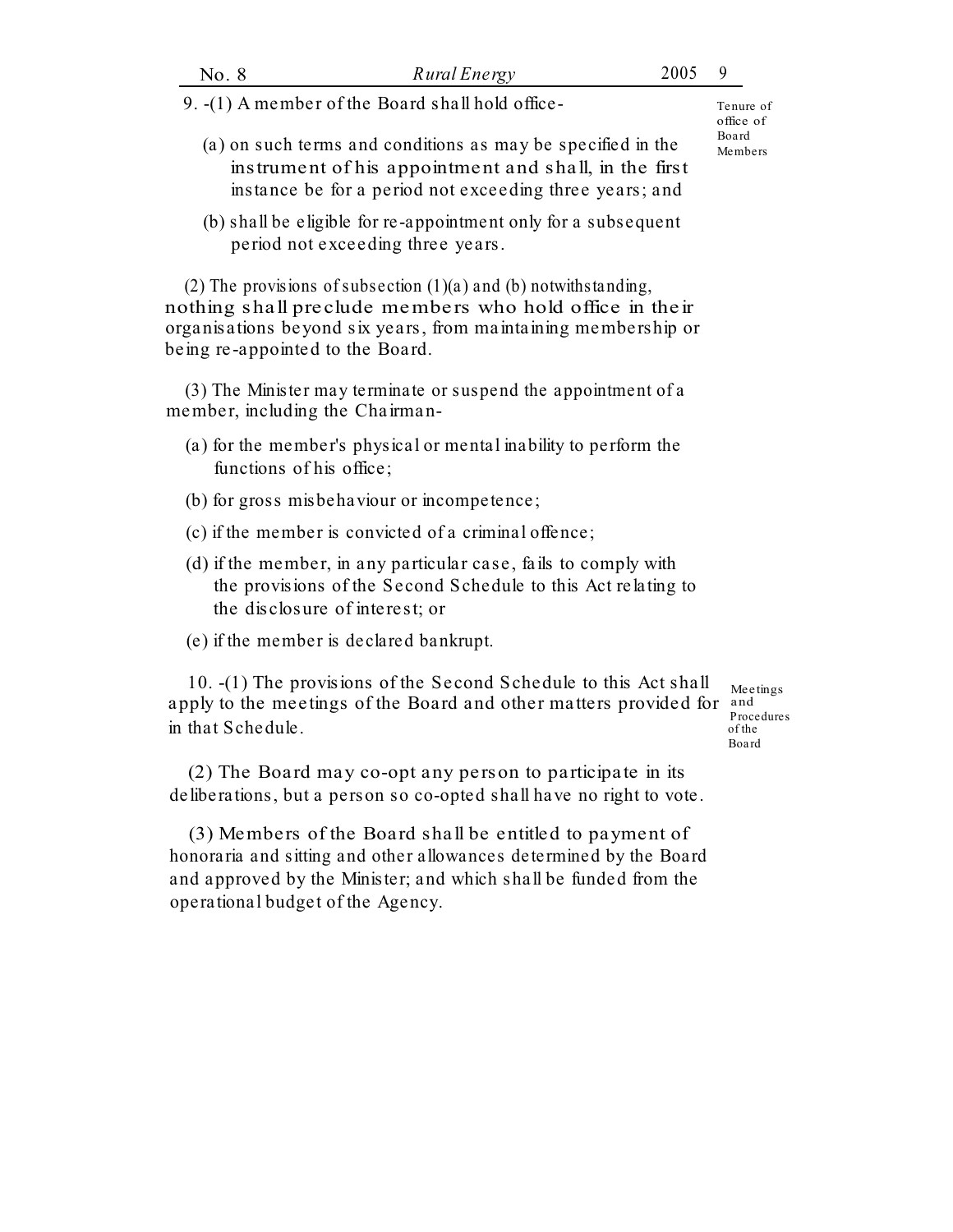(4) The Board shall appoint the Director General to be Secretary to the Board who shall be responsible for arranging the business proceedings of the Board and such other duties as the Board may direct.

and Board

Powers 11. -(1) The Board shall-

- Functions (a) direct the Director General to furnish it with any information, of the reports or other documents which the Board considers necessary for the performance of its functions;
	- (b) review and approve reports prepared by the Agency, including the Annual Report of the Agency, and the annual and medium-term work plan and budget of the Agency, as referred to in Section 27;
	- (c) approve criteria for eligibility of a developer of a project to apply for grants from the Fund;
	- (d) approve guidelines for the Agency to contract technical assistance, training and promotional support to qualified developers;
	- (e) execute grant contracts with qualified developers in accordance with the Second Schedule to this Act.

(2) The Board shall be the governing body for the Fund and in that respect shall-

- (a) appoint a Trust Agent who shall be responsible for the administration of the Fund;
- (b) approve criteria for the eligibility of developers of projects to receive grants from the Fund;
- (c) approve and set terms and conditions for grants from the Fund to developers;
- (d) establish procedures for evaluation of projects eligible for grants from the Fund;
- (e) establish model documents for application and approval for grants from the Fund;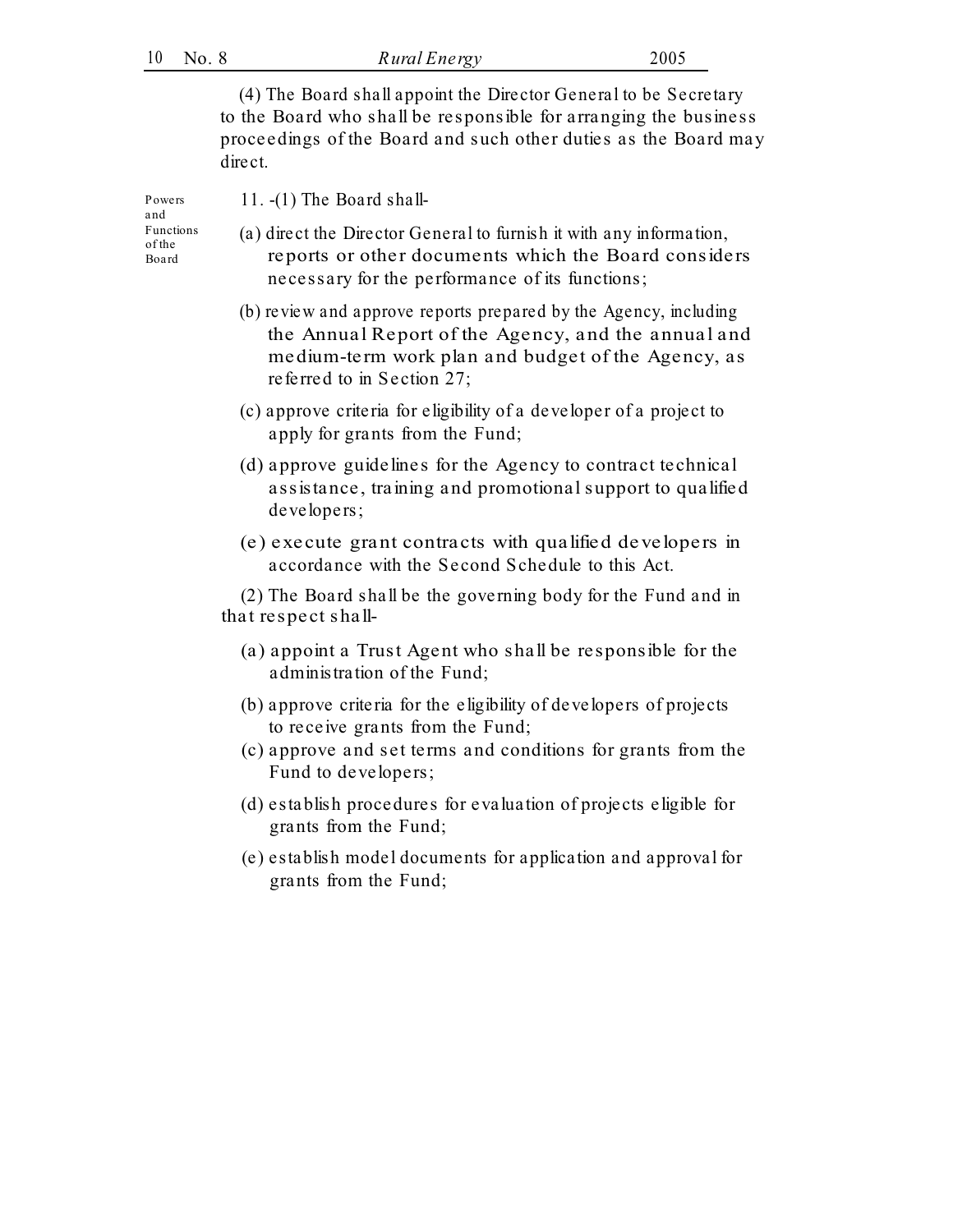- (f) approve or reject applications from qualified developers seeking grants from the Fund, and determine the level of grants to be granted;
- (g) approve the annual budget of the Fund, including provisions for the operating expenses of the Agency; and
- (h) appoint the auditor of the Fund and approve the auditor's reports.

(3) The Board shall be the governing body for the Agency and in that respect shall-

- (a) approve the management, performance and operational policies of the Agency;
- (b) approve the annual and medium-term work plan and budget of the Agency;
- (c) approve general terms and conditions of employment for employees to the Agency;
- (d) direct the Director General to submit reports and accounts as may be reasonably required by the Board;
- (e) monitor the management and performance of the Agency and its staff, and
- (f) appoint the auditor of the Agency and approve the auditor's reports.

(4) The Board may delegate to any of its members its power and authority to carry out on its behalf such functions as the Board may determine provided that grant allocation shall not be subject of such delegation with the exception provided for in paragraph 7 of the First Schedule to this Act.

(5) The Board may from time to time establish such number of committees to assist it to carry out its functions.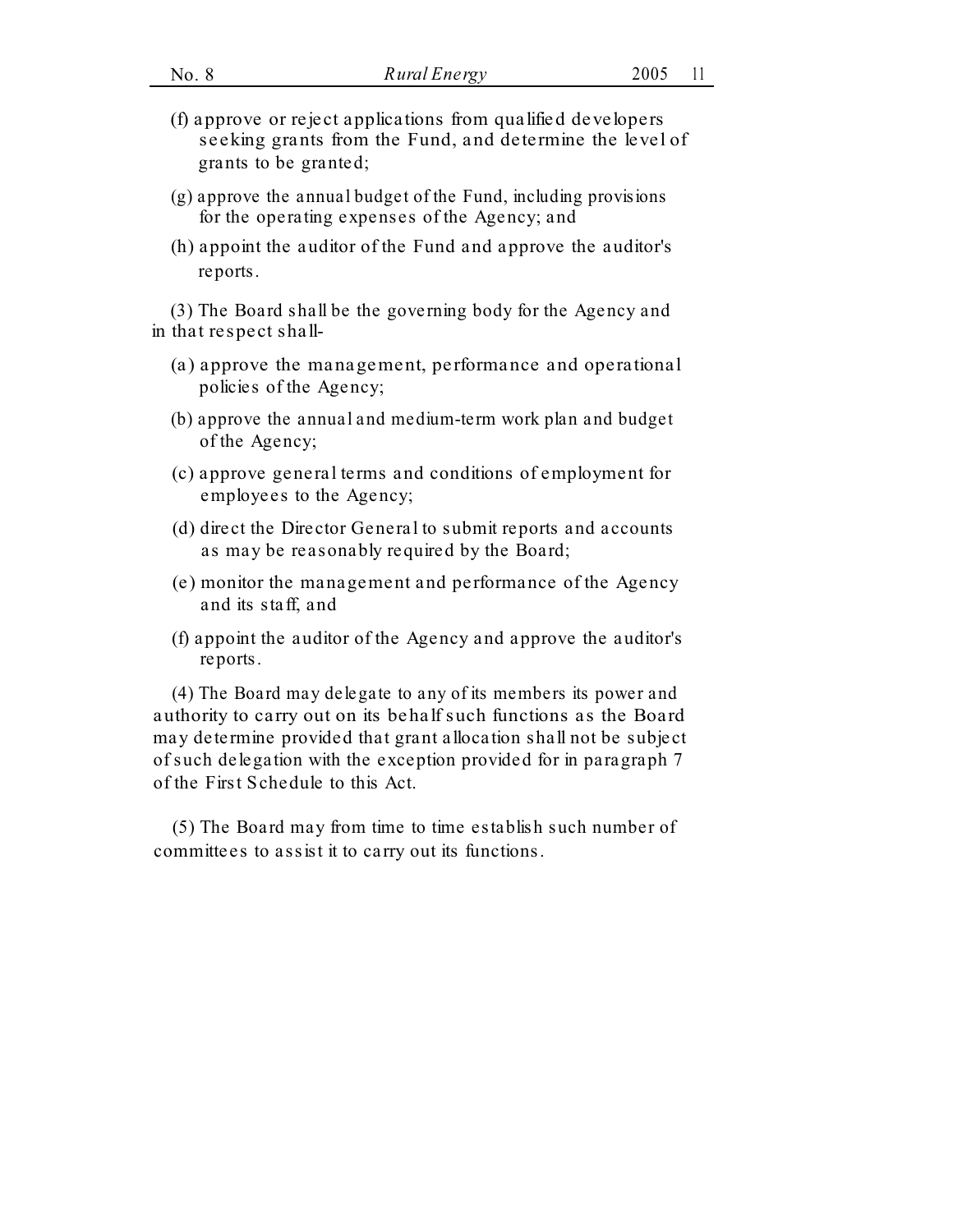Board's Autonomy

12.-(l) The Minister may, after consultation with the Board, give guidance of a policy nature to the Board regarding the execution of its functions, and it shall be the duty of the Board to give due consideration to such guidance.

(2) The Board shall be independent in the performance of its duties and functions, within the mandate provided for by this Act.

Accountability of the Board

13.-(1) The Board shall, within three months after the close of each financial year, submit an annual report to the Minister, including an audited report on the operating expenditure incurred by the Board and Agency, revenues collected, grants approved and grant payments disbursed by the Fund.

(2) The Minister shall cause copies of each annual report to be laid before the National Assembly within two months after he has received them or at the next meeting of the National Assembly.

(3) The Board shall cause to be kept and maintained a full record indicating-

- (a) the names and number of persons in respect of grants awarded;
- (b) the number, size and purpose of grants awarded; and
- (c) where relevant, the period for which the grant is awarded.

## **PART IV**

## ESTABLISHMENT OF THE AGENCY

14.-(1) There is hereby established an agency to be known as the Rural Energy Agency with the purpose of facilitating the provision of modem energy services in rural areas of Mainland Tanzania. Establishment of the Agency

> (2) The Agency shall be a body corporate with perpetual succession and a common seal and shall be capable of suing and being sued in its corporate name and may borrow money,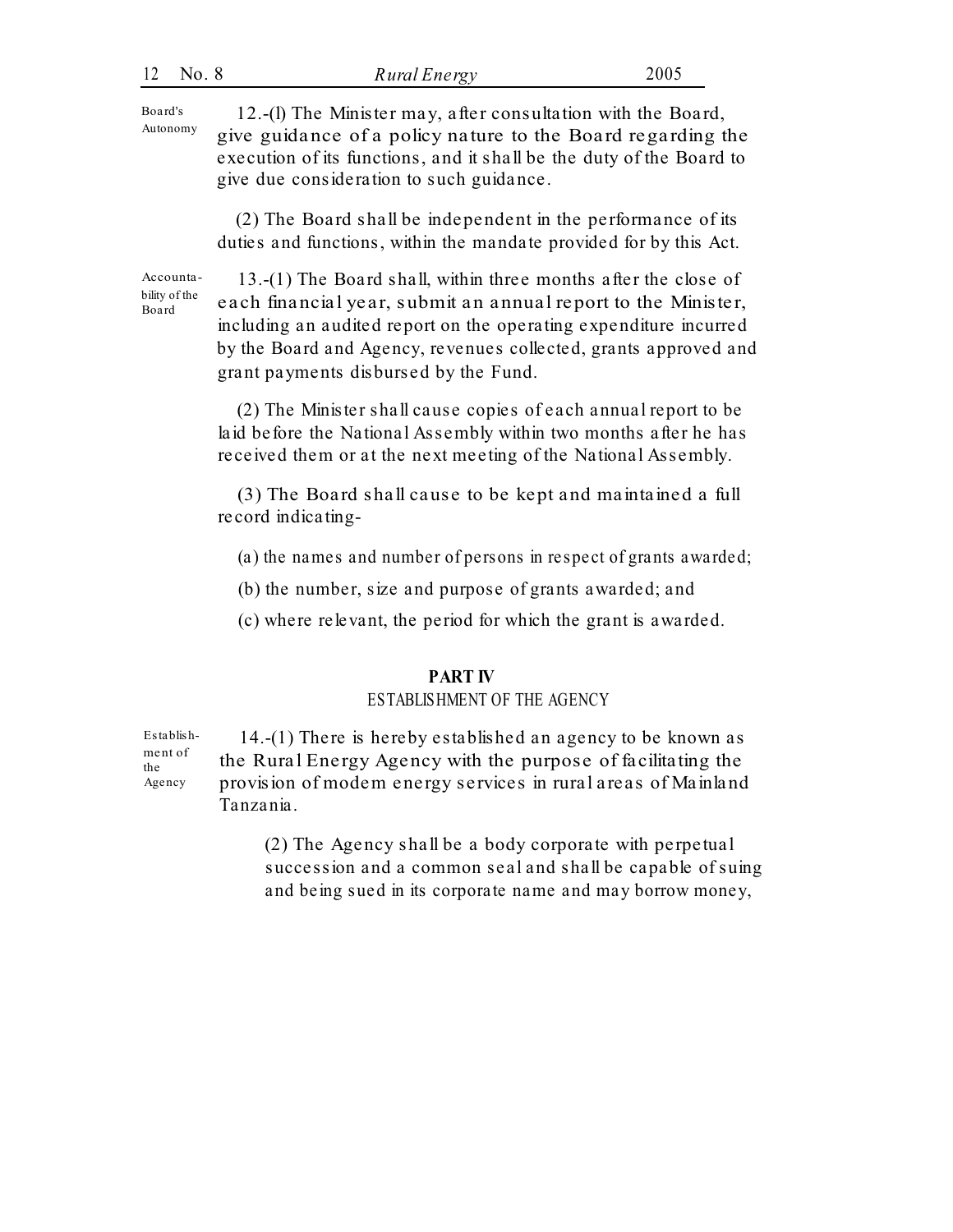acquire and dispose of property and do all such other things as a body corporate may lawfully do.

(3) The Agency shall be governed by a Board of Directors otherwise known as the Rural Energy Board.

- 15. The objective of the Agency shall be to- Objectives
- (a) implement the Board's strategies and decisions in fulfilling the  $A_{\text{gency}}$  the mandate of the Board;
- (b) facilitate provision of te chnical assistance, research and development, training and other forms of capacity building to qualified developers by suitably qualified experts related to the planning and preparation of a project prior to an application for a grant.
- 16.-(1) The Agency shall- Functions
- (a) act as the executive body and Secretariat to the Board, and  $\frac{Agency}{120}$ shall keep all records of the affairs and the meetings of the Board and ensure the implementation of its decisions and directives;
- (b) propose criteria for selecting the Trust Agent of the Fund in accordance with section 23 and recommend such an agent to the Board following a competitive selection process;
- (c) prepare and submit for Board's approval the application procedures, guidelines, selection criteria, standards and terms and conditions for grants.

(2) The Agency shall select projects for evaluation, and shall contract suitably qualified persons to evaluate the social and economic impacts of these projects.

(3) The Agency shall recommend to the Board projects for approval.

(4) The Agency shall establish an information system to capture and store information on approved and executed projects and without prejudice to the foregoing it shallof the

of the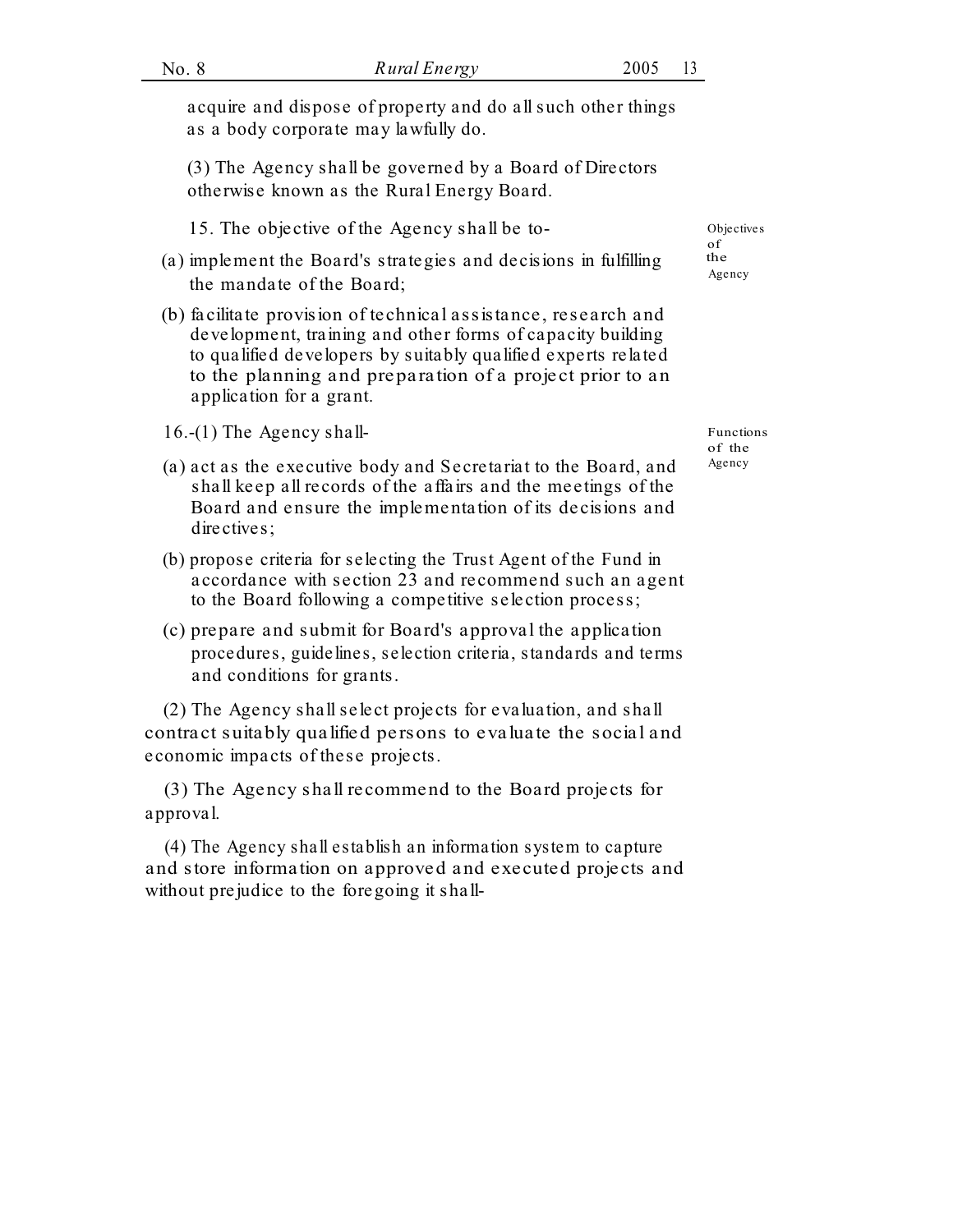- (a) prepare proposals to the Board for additional means and sources of finance to be used for the benefit of rural energy service provision;
- (b) ensure the timely collection and deposit of all the funds to be collected from sources specified under this legislation in the account of the Fund;
- (c) promote the Agency and the Fund to the appropriate local and national government authorities, and facilitate the co-ordination of the activities of the Agency with other rural development activities;
- (d) facilitate provision of capacity building activities as appropriate in the preparation, installation, operation and management of rural energy systems;
- (e) facilitate provision of te chnical assistance by qualified private entities related to technical design, management, financial analysis, project finance and sound business practices to qualified developers;
- (f) facilitate the preparation and appraisal by qualified private entities of projects applying for grants;
- (g) facilitate the preparation of bid documents for projects to be competitively tendered to prospective developers; and
- (h) recommend to the Board award of grants and execution of grant contracts in accordance with established criteria.

(5) The Agency shall keep accounts and records of its transactions and affairs and shall ensure that all moneys received are properly brought to account and all payments out of its moneys are correctly made and properly authorized and adequate control is maintained over its property and over the incurring of liabilities by the Agency.

(6) The Agency in collaboration with the relevant authority shall ensure that the relevant applicable environmental standards, if any, are used in designing, constructing, operating and maintaining rural energy systems.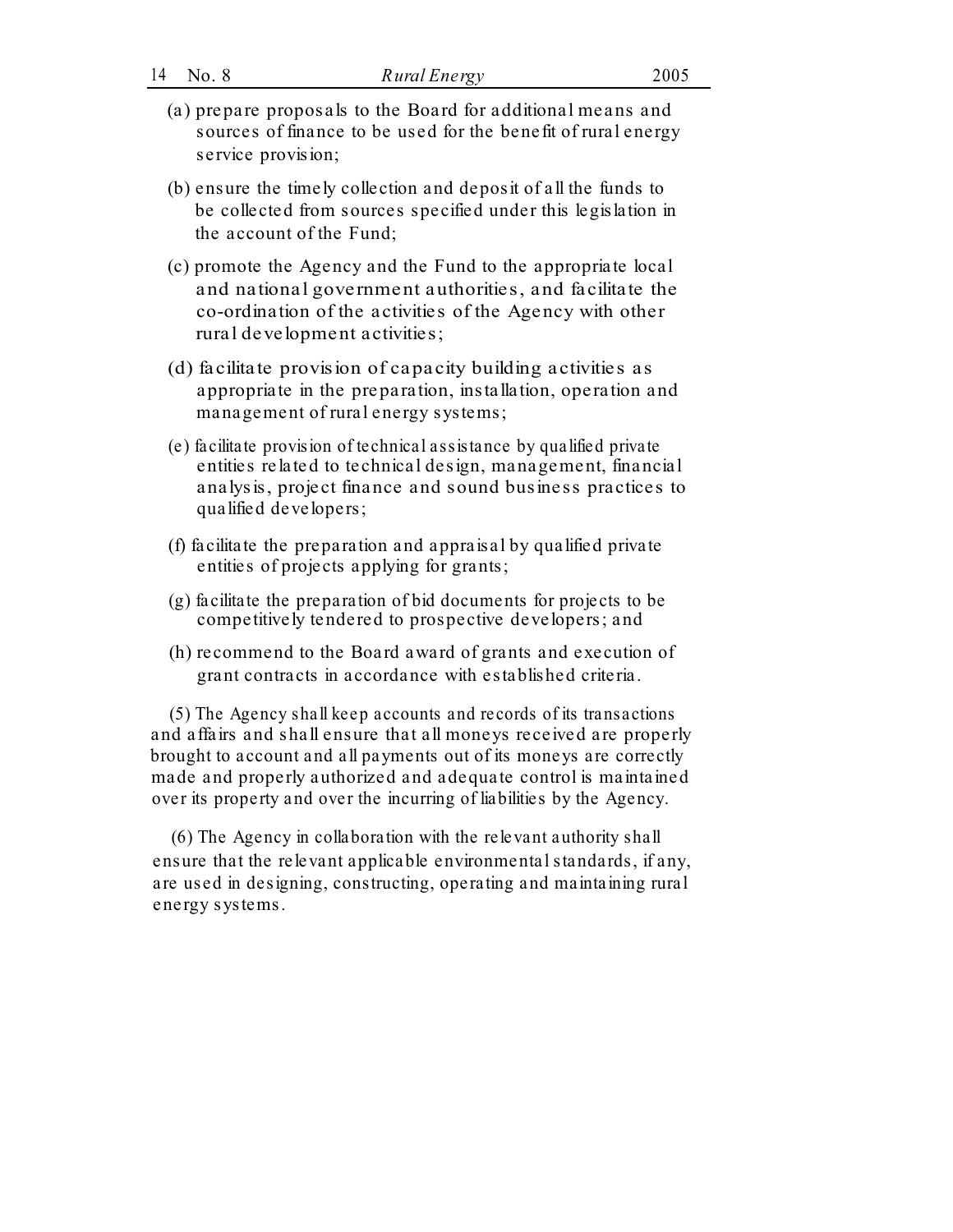#### **PART V**

### ESTABLISHMENT OF THE RURAL ENERGY FUND

17. There shall be established a Fund to be known as the Rural Establish-Energy Fund for the purpose of providing grants to qualified  $\frac{m_{\text{enct}}}{m_{\text{en}}}}$ developers of projects.

18.-(1) The Fund shall represent the funding mechanism by which the Board shall fulfil its mandate to provide grants to subsidize the  $\frac{\text{of the}}{\text{Fund}}$ capital cost of projects that are developed by private and public entities, co-operatives, and local community organisations.

- (2) The Fund shall provide resources for -
- (a) grants towards the capital costs of projects implemented by private and public entities, co-operatives, and local community organisations;
- (b) the provision of technical assistance, training and other forms of capacity building to qualified developers by qualified experts related to the planning and preparation of a project prior to an application for a grant; and

(c) the provision of financial assistance.

19.-(1) All contributions and other payments required by this Part shall be paid into the Fund, for the purposes of the Fund and for making other payments required by this Act.

(2) The Board shall, from time to time in consultation with the Minister, fix the size of the Fund sufficient to achieve the objectives of this Act.

(3) The sources of income for the Fund shall consist of monies as may be provided-

(a) by Government in an annual budgetary allocation, to be deposited in the account of the Board at the beginning of every month or as may be determined by the Minister for Finance;

ment of

Mandate of the

Funding Sources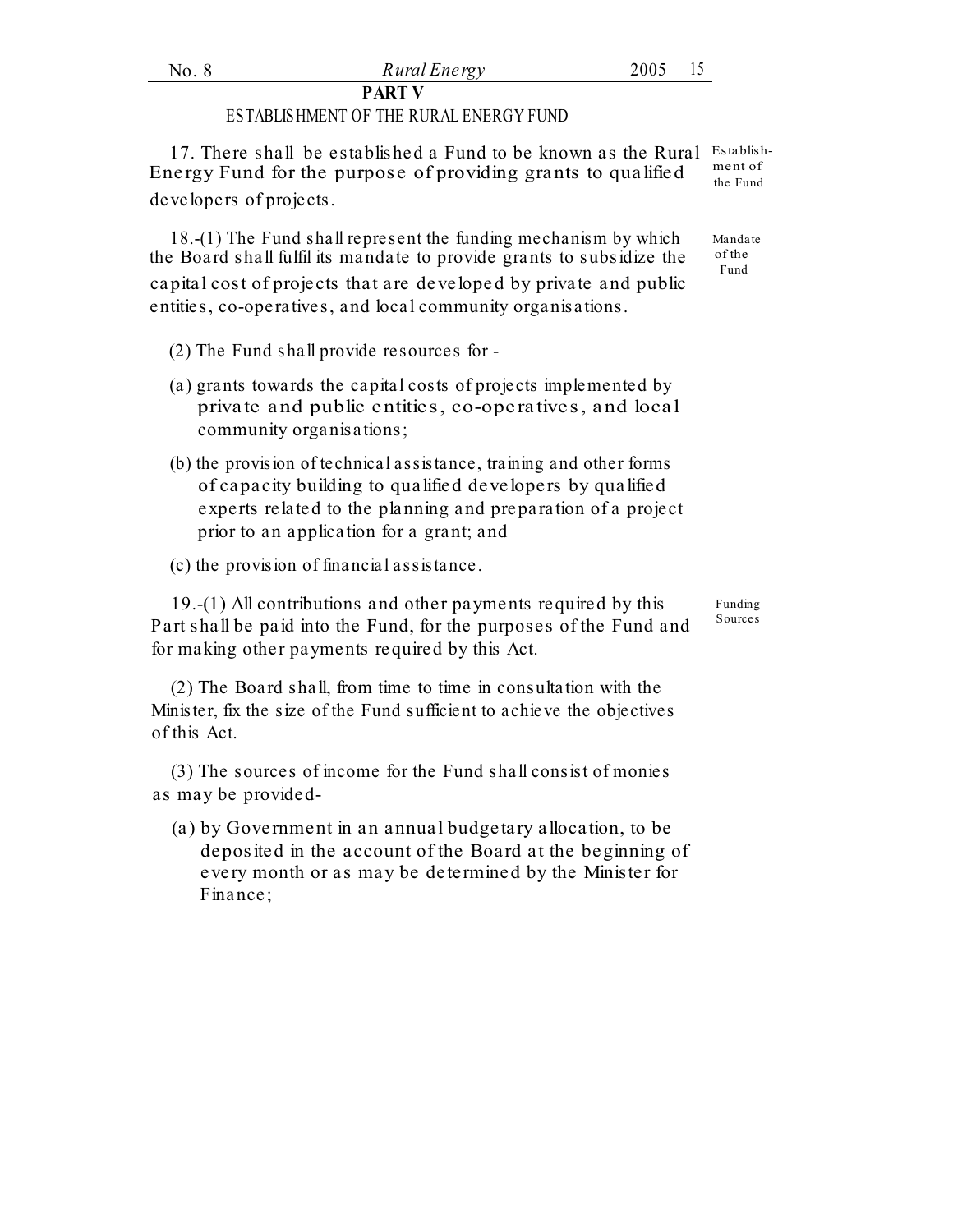| 16 | No. 8 |  |
|----|-------|--|
|    |       |  |

- (b) as contributions from international financial organisations, multilateral and bilateral agencies and other development partners;
- (c) from levies of up to five percent on the commercial generation of electricity to the national grid, as determined by the Minister in consultation with the Minister of Finance, to be deposited in the account of the Fund at the end of every month;
- (d) from levies of up to five percent on the generation of electricity in specified isolated systems, including systems for private consumption as determined by the Minister in consultation with the Minister of Finance, to be deposited in the account of the Fund at the end of every month;
- (e) as fees in respect of programmes, publications, seminars, consultancy services and other services provided by the Agency.

(4) The moneys constituting the Fund shall be placed in an account with a bank to be invested, in such manner as the Board shall deem appropriate, and any income from the investment shall be credited to the Fund.

Special Purpose Funds

20.-(1) The Minister may, in consultation with the Minister for Finance, execute agreements with development partners setting up Special Purpose Funds for rural energy deta iling separate financing arrangements for the Fund.

(2) The agreements made in subsection (1) above shall define the specific modalities for administering the Special Purpose Funds.

(3) The modalities set out under the agreements made under this section shall not be contrary to the general principles established in the First Schedule of this Act for the use of the Fund.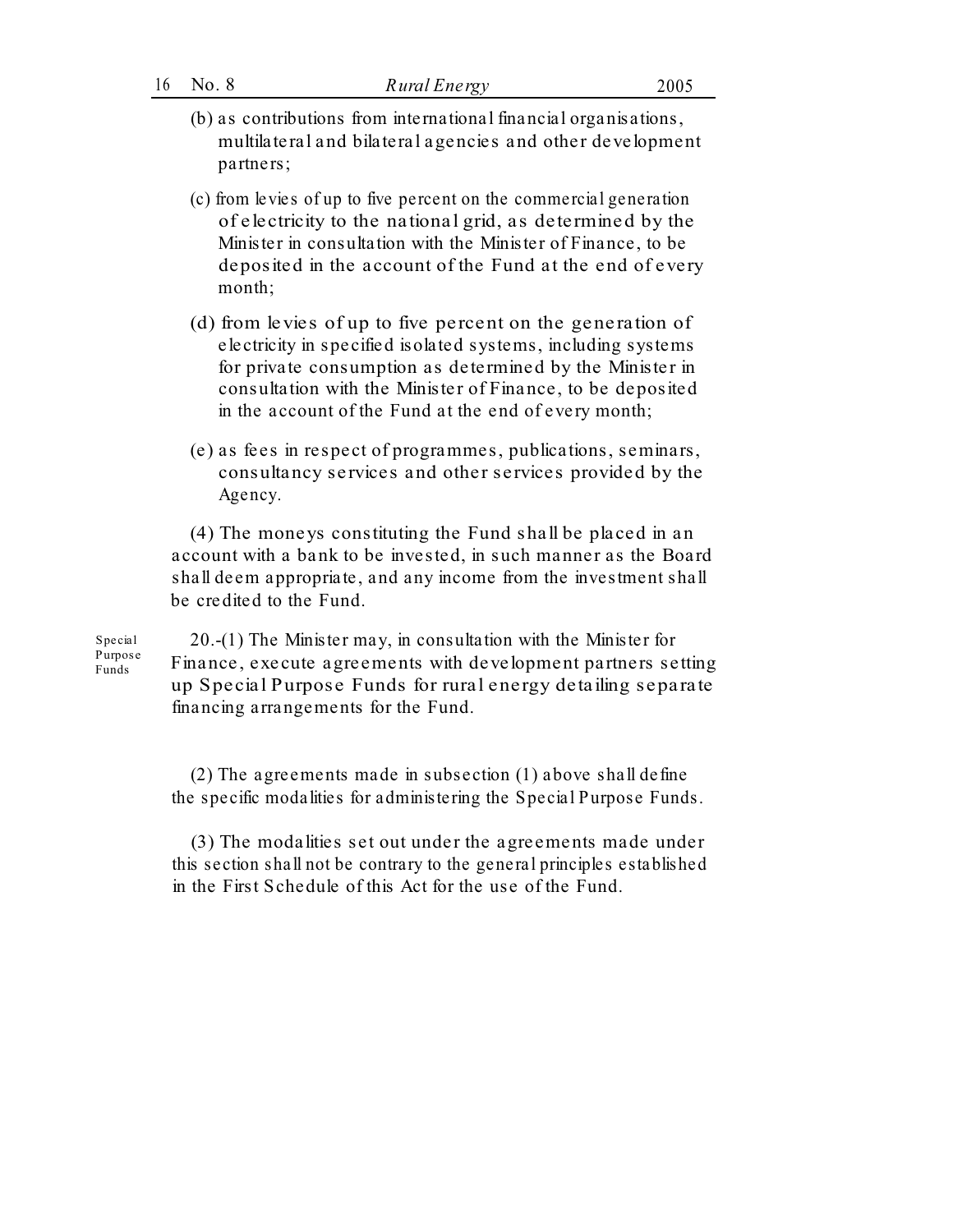| No. 8 | Rural Energy                                                             | 2005 17 |  |
|-------|--------------------------------------------------------------------------|---------|--|
|       |                                                                          |         |  |
|       | 21.-(1) The Board shall be responsible for policy formulation in Manage- |         |  |

connection with the Fund and for governance of the Fund. the Fund (2) Funds to be paid out of the Fund shall be so paid only with

the approval of the Board.

(3) The Agency shall make available to the Fund such facilities and services of such officers as are necessary for the proper and efficient exercise of the functions of the Fund.

(4) Where it considers it desirable to reduce risk or avert threatened loss to the Fund, the Board may take any steps it considers necessary on such terms and conditions as it may prescribe.

22.-(1) The resources of the Fund shall be applied towards-  $U_{\text{se of}}$ 

the Fund

- (a) grants to qualified developers;
- (b) payment or discharge of the expenses or obligations incurred in connection with the performance of the functions of the Agency and the Board; and
- (c) payment of any remuneration or allowances to the members of the Board and employees of the Agency.

(2) Grants made by the Fund to qualified developers may be used to co-finance-

- (a) training and other forms of capacity building of qualified developers;
- (b) the provision of technical assistance by suitably qualified experts related to the planning and preparation of a project prior to an application for a grant, including pre-investment studies for projects;
- (c) the capital costs of a project implemented by a qualified developer; and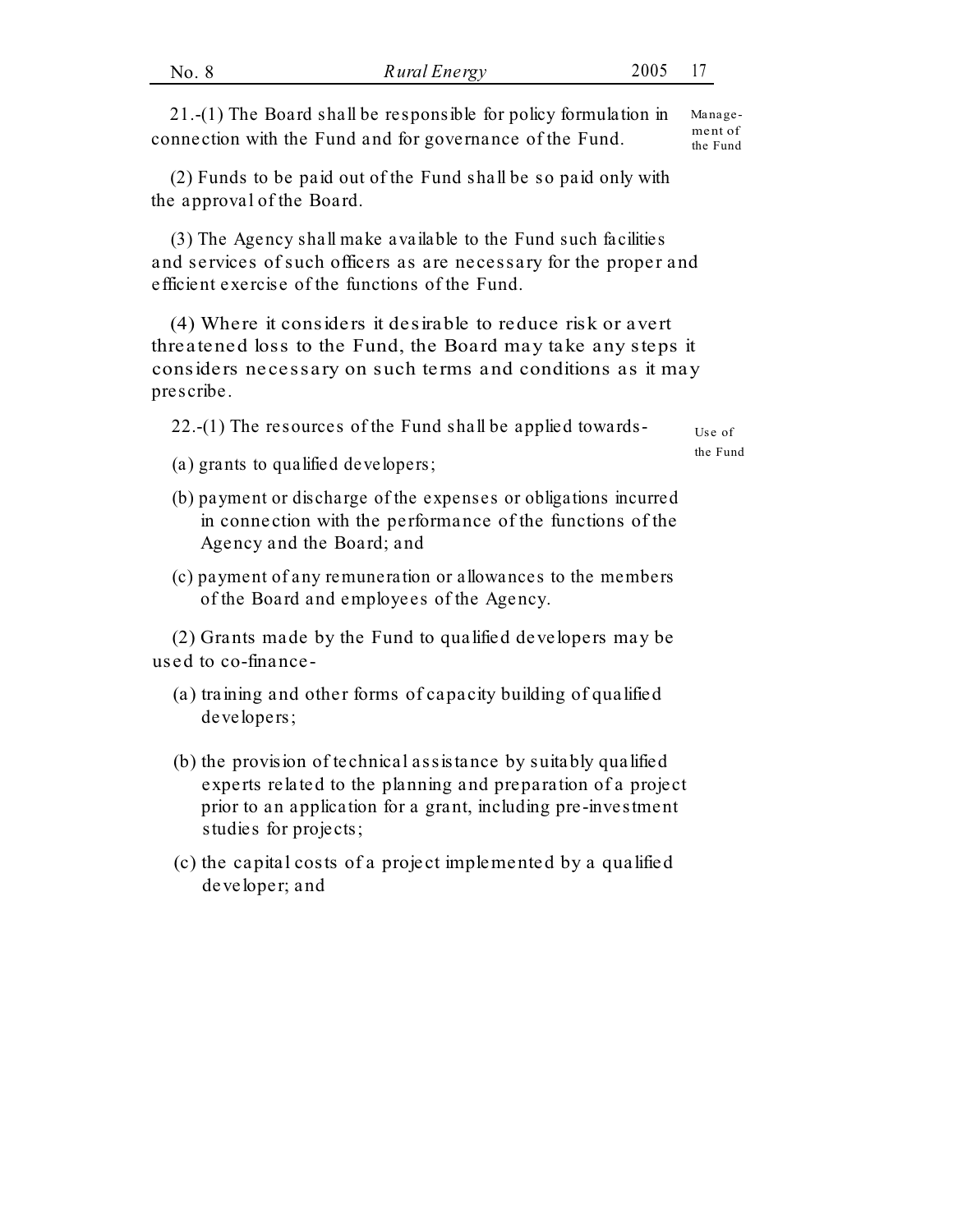(d) investments in innovative pilot and demonstration projects and applications for renewable energy when development partners make special purpose funds available for that purpose.

(3) The Fund may not make grants towards the operating or debt service costs of any project or developer.

23.-(1) The Board shall appoint a Trust Agent who shall be responsible for disbursement of grant payments from the Fund and ensuring that any pre-conditions set by the Board for making a grant payment are met by the developer.

(2) The Trust Agent shall be contracted by the Board through public tender for the procurement of the service where -

- (a) banks, accounting firms or similar institutions acceptable to the Board may participate in the tender; and
- (b) the contract with the Trust Agent shall not exceed a period of three years at a time.

(3) The Trust Agent shall be responsible for the administration of grant payments, including financial disbursement, verification and monitoring activities.

(4) Details of activities, manner, terms and conditions of grant payments shall be specified in the directives to be issued by the Board and contract documents establishing the relation of the Board and the Trust Agent.

- (5) Selection of the Trust Agent shall ensure that the Trust Agent-
- (a) is in a position to provide services with a wide geographic coverage across the Mainland Tanzania;
- (b) has good knowledge of project finance, including rural financing issues, as well as means to deliver, track and monitor finances;

Trust Agent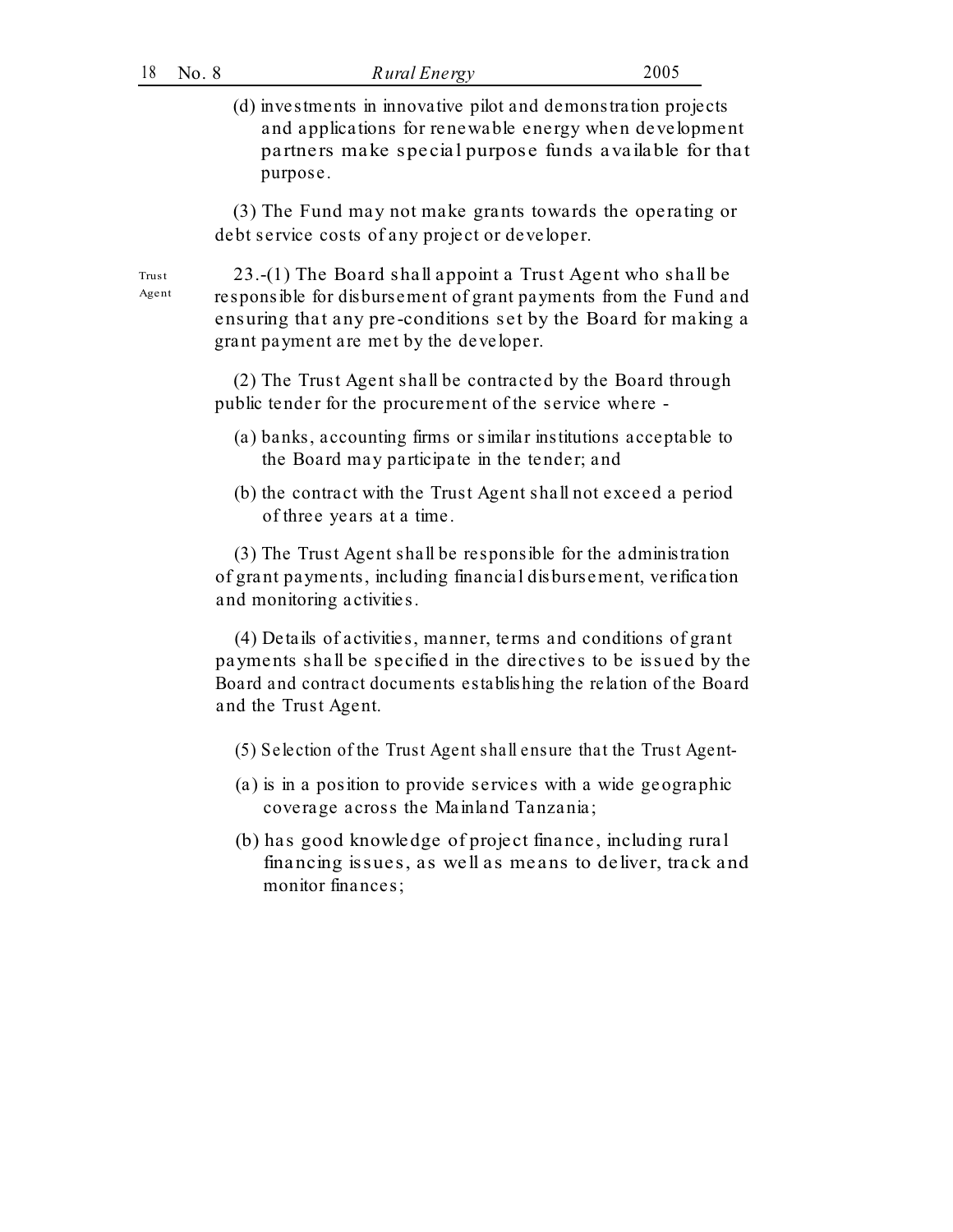- (c) is able to make disbursements effectively, while ensuring proper use of funds, with ability to monitor the use of funds in an effective and transparent manner;
- (d) is able to work closely with the Agency under the direction of the Agency and its delegated representatives;
- (e) is able to set up and operate a management information system that enables key parties to access that information to track progress on disbursement and utilisation of funds.

(6) The Trust Agent shall be paid for its services by the Board.

(7) The Trust Agent shall be independent of the Fund, and shall prepare periodic financial reports at the request of the Director General.

24. -(1) The annual accounts of the Fund, including expenditures of the Agency, shall be audited by a competent and qualified external auditor appointed by the Board after receiving a recommendation from the Auditor General.

(2) Donors to the Fund may appoint an auditor of their own choice and at their own expense to audit the accounts of the Fund and Agency if they have a provision of that effect in their agreements to fund the Fund.

(3) The financial year of the Fund shall commence on the 1st day of July and shall end on the 30th day of June the following year.

(4) The financial year of the Agency shall be the same as the financial year of the Fund.

Annual Accounts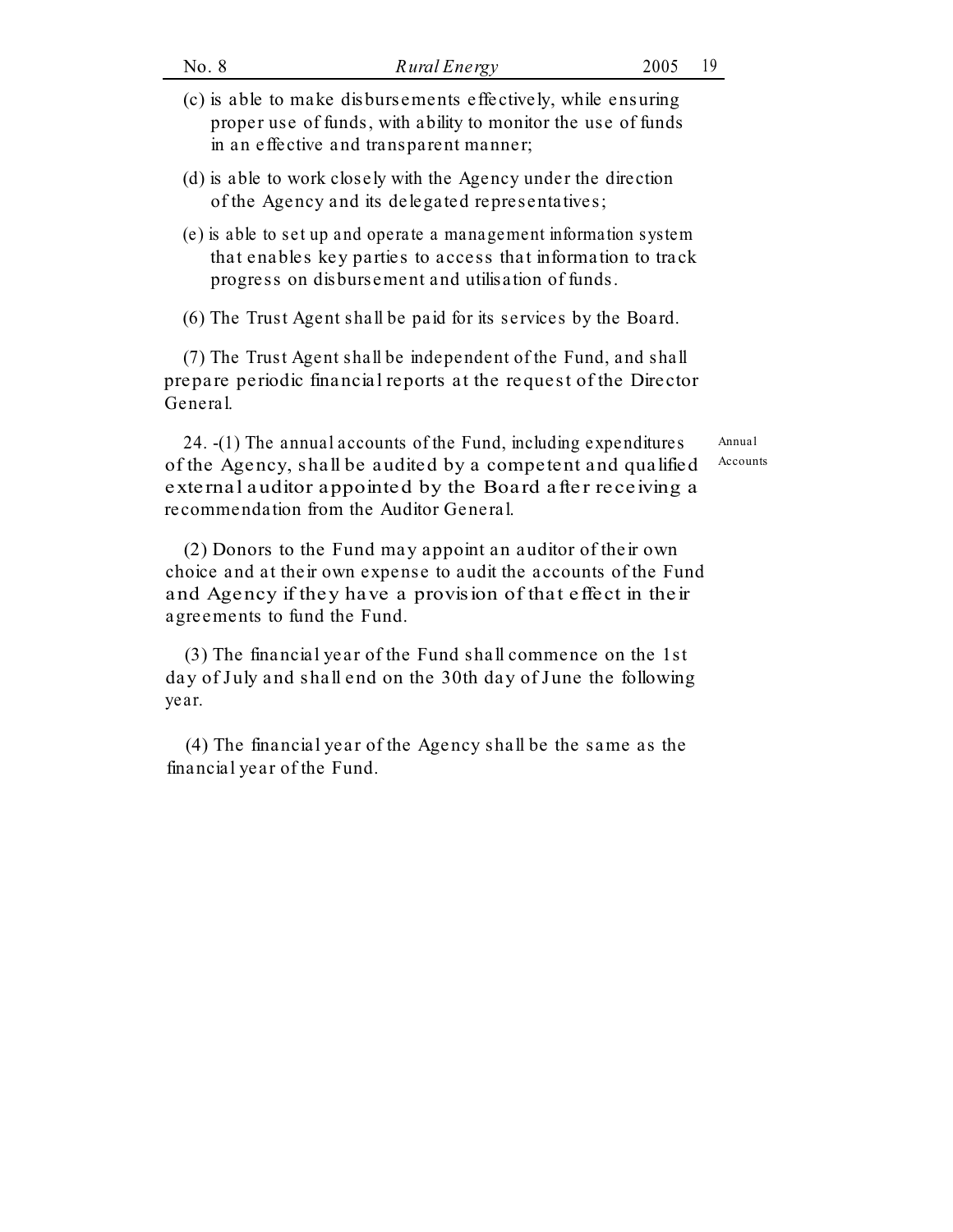#### **PART VI**

## APPOINTMENT OF DIRECTOR GENERAL, OFFICERS AND STAFF

25.-(1) The Director General of the Agency shall be appointed by the Board. Appoint-General (2) The recruitment of the Director General by the Board shall be on the basis of competitive selection. and Staff

> (3) The Director General shall, subject to the overall direction of the Board, be the chief executive officer of the Agency and of the Fund.

> (4) The Board shall appoint other officers and staff as may be required for the performance of the functions of the Agency and on such terms and conditions as it may determine,

> provided that the Director General shall subject to terms and conditions set by the Board, have power to appoint staff of the Agency identified under such regulations.

(5) The Board shall ensure that the remuneration of the Agency personnel is competitive with that offered by the private sector for comparable responsibilities and shall not be bound by the terms established under the public service structure.

Functions of the Director

26. -(1) Without prejudice to the generality of the foregoing the Director General shall-

- General (a) exercise the functions of the Agency provided for under section 16 of this Act;
	- (b) manage the budget, personnel and property of the Agency; and
	- (c) represent the Fund in its dealings with third parties.

(2) The Director General may delegate his authority to employees of the Agency wherever he deems necessary for the efficient performance of the Agency's activities.

ment of Director-Officers,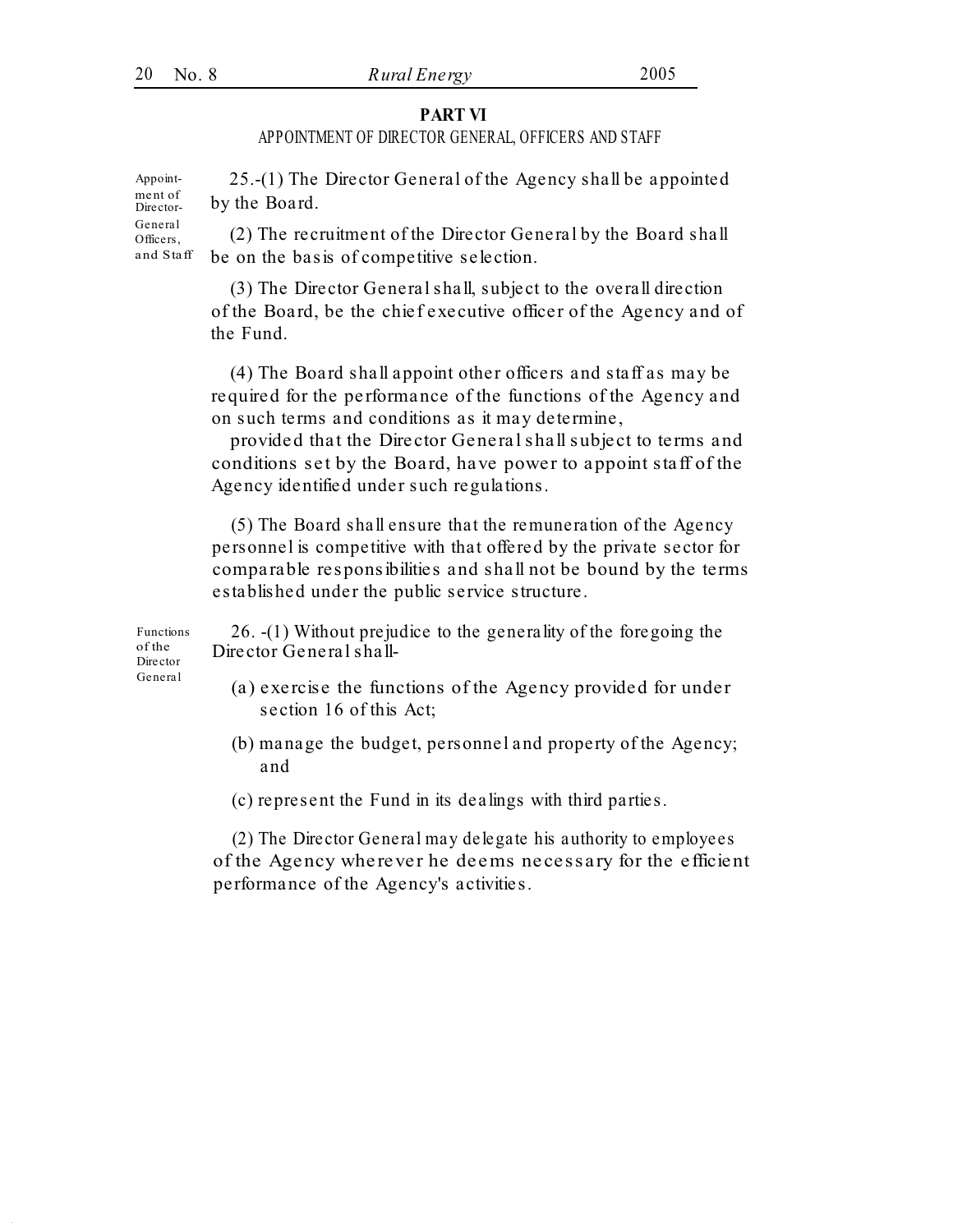| Rural Energy | 2005 |  |
|--------------|------|--|
|              |      |  |

27. -(1) The Director General shall keep all records of the affairs and the meetings of the Board and shall ensure the implementation of its decisions and directives. Reports

(2) The Director General shall submit to the Board quarterly reports in respect of the revenue received and expenditure incurred by the Fund, incorporating expenditures incurred by the Agency.

(3) The Director General shall, within three months after the end of each financial year submit to the Board an Annual Report in respect of that year, containing:-

- (a) audited financial statements of the Fund, incorporating the expenditures of the Agency;
- (b) performance indicators and any other related information;
- (c) a report on the activities and operations of the Agency; and
- (d) such other information as the Board may, before or after the completion of the annual report, direct.

(4) The Director General shall, not later than three months before the end of each financial year, prepare and submit to the Board for its approval, a work plan and budget containing-

- (a) identification of priority projects that the Agency should include in its work plans;
- (b) a short-term work plan setting out the principal activities of the Agency planned for the coming year;
- (c) a medium-term work plan setting out the expected activities of the Agency for the coming three years;
- (d) estimates of the expenditures of the Agency for the coming year;
- (e) estimates of the grant allocations to be made from the Fund, including all known commitments, anticipated commitments for the coming year, and estimates of longer term commitments; and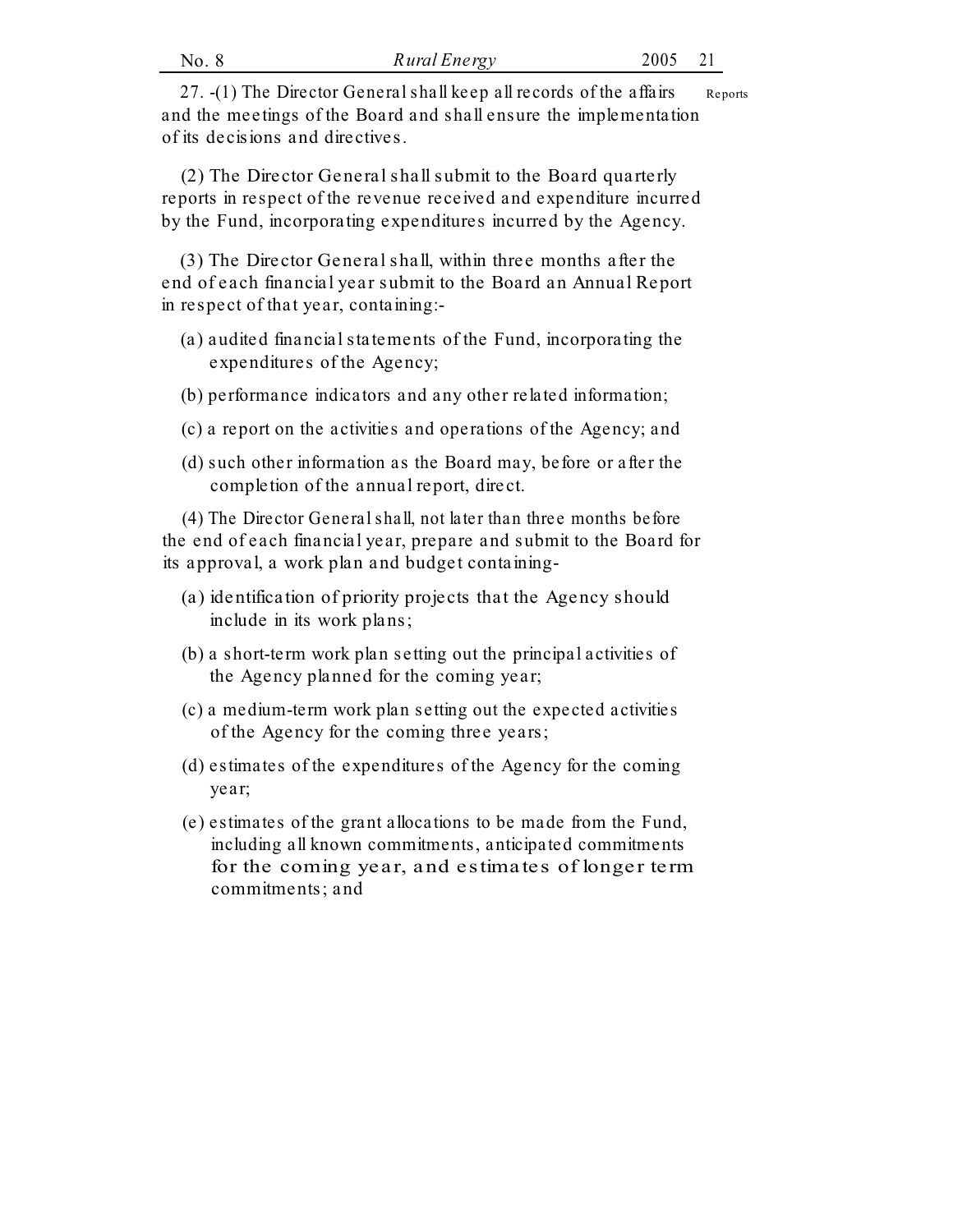(f) estimates of the income of the Fund for the coming three years.

(5) The Director General shall at any time before the end of a financial year, prepare and submit to the Board for approval any estimates supplementary to the budget.

(6) The Director General shall prepare such financial and technical reports as requested by the Board.

28. An employee of the Agency shall not, in his personal capacity, be liable in civil or criminal proceedings in respect of any act or omission done in good faith in the performance of his functions under this Act. Immunities

#### FIRST SCHEDULE

*(Made Under section 21)*

GUIDELINES FOR MANAGEMENT OF THE FUND

*Procedures and principles for fund allocation*

1. Authorization of the use of the Fund by the Board shall be as follows-

- (a) financial commitments from the Fund shall be made by signature of the Chairman of the Board co-signed by one other member of the Board and the Director General;
- (b) financial commitments of the Agency within the annual budget shall be made by signature of the Director General co-signed by the officer of the Agency in charge of the accounting function.

2. The selection of projects for funding and the calculation of the level of grant to a project shall be done on the basis of published criteria at the beginning of each financial year, indicating-.-

(i) schedules of grants for different categories of investments;

(ii) project and developer eligibility criteria; and

(iii) the procedures for the submission and processing of applications to the Fund.

3. For purposes of regional equity, the Board may differentiate grants by region and location.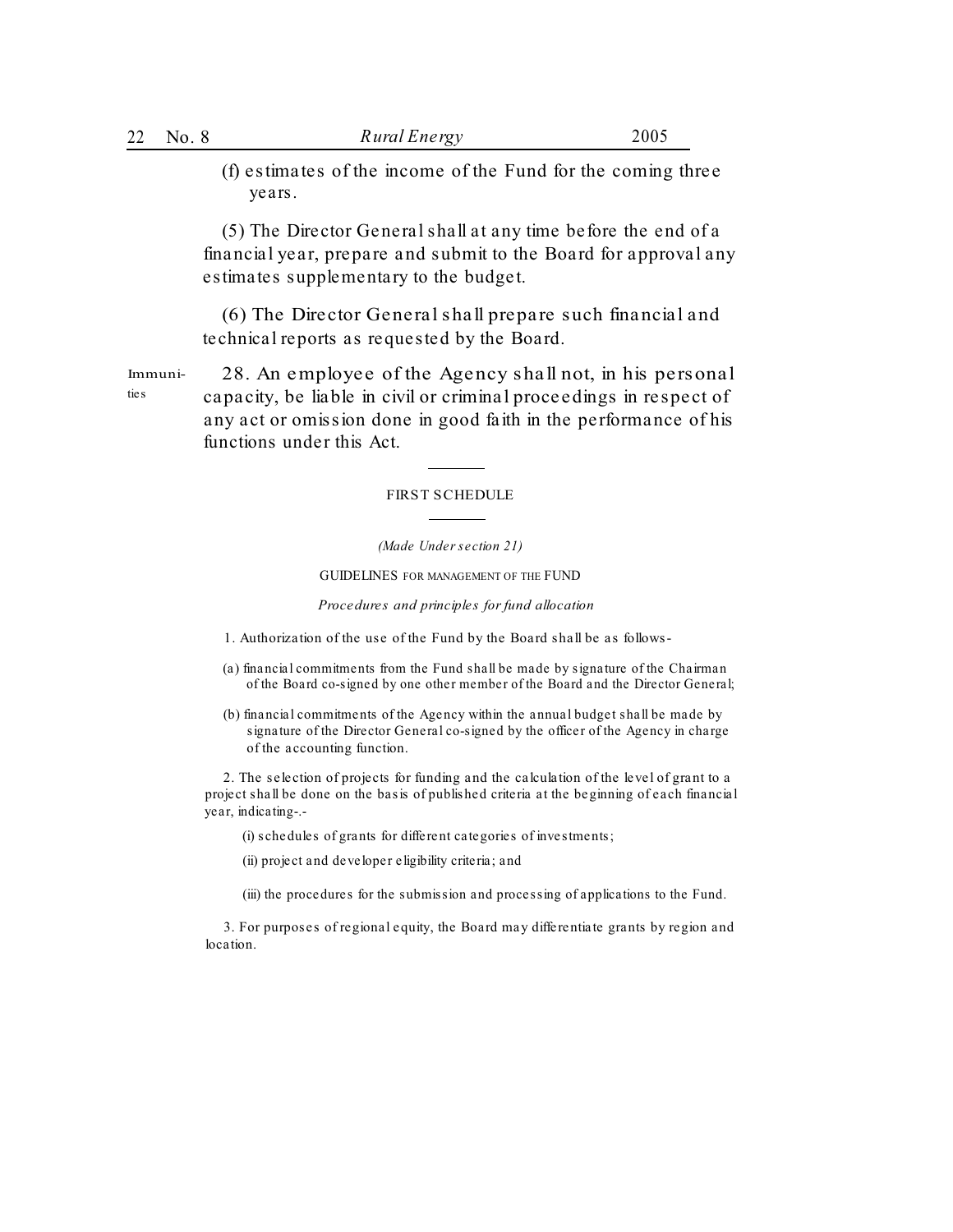#### *Processing of Fund applications from locally initiated projects*

4. At the beginning of each financial year, the Agency shall issue a notice by way of advertisement inviting developers to submit applications for grant support for projects.

5. The applications shall be assessed by the Agency against the published eligibility criteria and recommendations prepared on eligibility for grant funding and the level of grant that may be awarded.

6. The results of the assessment made under paragraph 5 above together with the Agency's recommendations, shall be submitted to the Board for approval.

7. The Board may delegate its authority with respect to grant allocations to the Director-General for award of grants below a level that is specified by the Board and revised on an annual basis.

8. Within five days of the Board entering into a grant contract with a Developer, the Director General shall send a copy thereof to the Trust Agent instructing the Trust Agent to make grant payments to the project developer in accordance with conditions set out in the grant contract.

#### *Tenders for National Priority Rural Energy Projects*

9. The Agency shall prepare pre-feasibility studies for priority projects identified by the Board.

10. The anticipated grant for a priority project shall be estimated by the Agency on the basis of the investment programme defined in the pre-feasibility study and the adopted schedule of grants for the particular year.

11. Priority projects shall be tendered to potential developers through an open and competitive tender process in which the evaluation criteria are specified in the tender documents.

12. The required investment program shall be included in the bidding documents for the tender.

13. The Agency shall review all proposals received from potential developers, and shall evaluate these proposals against the evaluation criteria published in the tender documents; and shall submit a recommendation on the selected developer to the Board.

14. Subject to the Boards approval, the Agency shall negotiate a grant contract with the preferred developer.

#### *The Grant Contract*

15. The content of a grant contract shall be in accordance with any conditions established by the Board.

16. The information to be included in a grant contract shall include but not be limited to -

(a) a description of the project;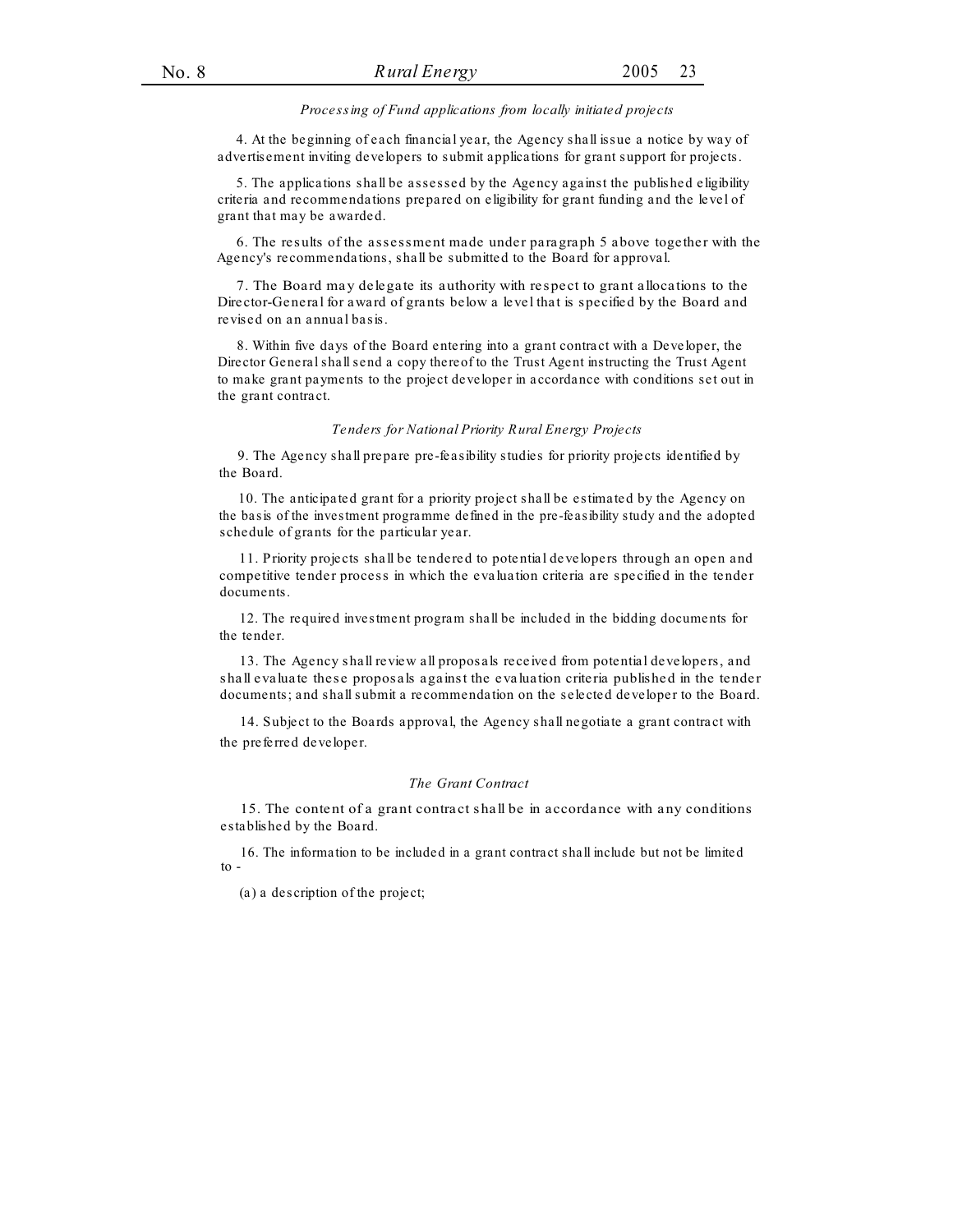- (b) the place of execution of the project;
- (c) a report on the financial status of the developer;
- (d) anticipated financing arrangements for the project including the developer's own equity contribution and sources and conditions of loan finance;
- (c) the disbursement schedule for grant payments set against project development milestones;
- (f) mechanisms for project supervision and control, including regular reporting requirements during the implementation of the investment programme;
- (g) specification of any guarantees as required by the Board;
- (h) a mechanism and process to transfer the grant contract to another entity where the ownership of the project is transferred to another entity during the period in which the grant contract is valid;
- (i) description of consequences and procedures in case of non-fulfilment of the investment programme.

17. Where the developer is required to obtain a licence or authorisation from EWURA, the grant contract shall have the award of such a licence or authorisation as a condition precedent; and the Board shall be absolved from making any grant payments should the developer's licence be withdrawn or suspended.

#### *Procedures for the Trust Agent*

18. The Trust Agent shall disburse payments according to the schedules established in the grant contracts.

19. The Trust Agent shall employ its own staff or consultants to verify the progress of the project against the milestones established in the grant contract for disbursement of funds to the developer.

20. The Trust Agent shall verify that the equipment, materials, installations and other activities set out in the grant contract have been installed and are in accordance with any terms, conditions and standards as set out in the grant contract.

#### *Verification by the Agency*

21. Where directed by the Board, the Trust Agent shall undertake an independent verification of project completion at the time of commissioning and shall verify that the project is in compliance with any terms, conditions and standards set out in the grant contract.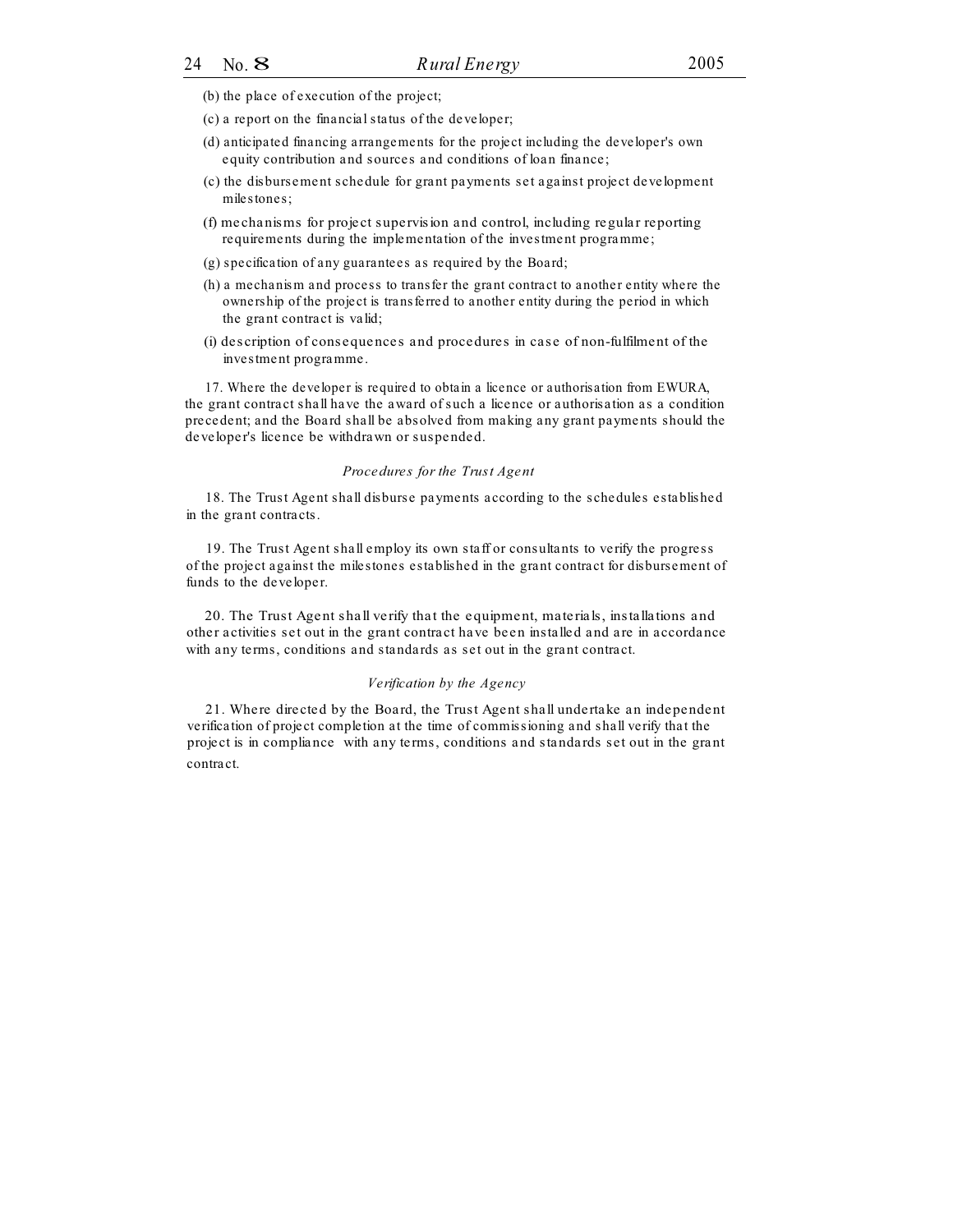#### SECOND SCHEDULE

#### *(Made under section 10(1))*

#### PROCEEDINGS OF MEETINGS OF THE BOARD

#### *Meetings*

1. The Board shall meet at least four times a year and at such other times as may be necessary or expedient for the transaction of its business.

2. All meetings of the Board shall be convened by the Secretary to the Board or where the Secretary is incapacitated, the Chairman, who shall appoint a suitable time, place and date for the holding of each meeting.

3. The Secretary shall convene a special meeting of the Board on a request in writing signed by not less than five members of the Board for such a meeting and shall cause the meeting to be held within twenty-one days of the receipt by him of such request.

4. Except in the case of a special meeting, a Board meeting shall be convened with at least five days notice in writing, specifying the business to be transacted at the meeting, and written notice of the convening of the meeting shall be given to every member of the Board.

5. Any member of the Board with a Commercial interest in any business to be transacted at the meeting shall notify the Chairman and Secretary to the Board and shall excuse himself from that portion of the meeting where that business is discussed.

6. The Chairman shall preside at the meeting of the Board and in the absence of the Chairman the members present at the meeting shall elect one of their number to be an interim Chairman,

7. Minutes in proper form of each meeting of the Board shall be kept and shall be confirmed by the Board at its next meeting and signed by the Chairman of the meeting.

#### *Quorum and decision making*

8. Five members of the Board shall constitute a quorum at any meeting.

9. All acts, matters and items authorised by the Board shall be decided by resolution at a meeting of the Board at which there is a quorum.

10. A decision approved by voting by the majority of members present at a meeting of the Board shall be deemed to be a decision of the Board.

11. Every member of the Board, excluding ex-officio members, shall have one vote and in the event of an equality of votes the Chairman of the meeting shall have a second or casting vote in addition to his deliberative vote.